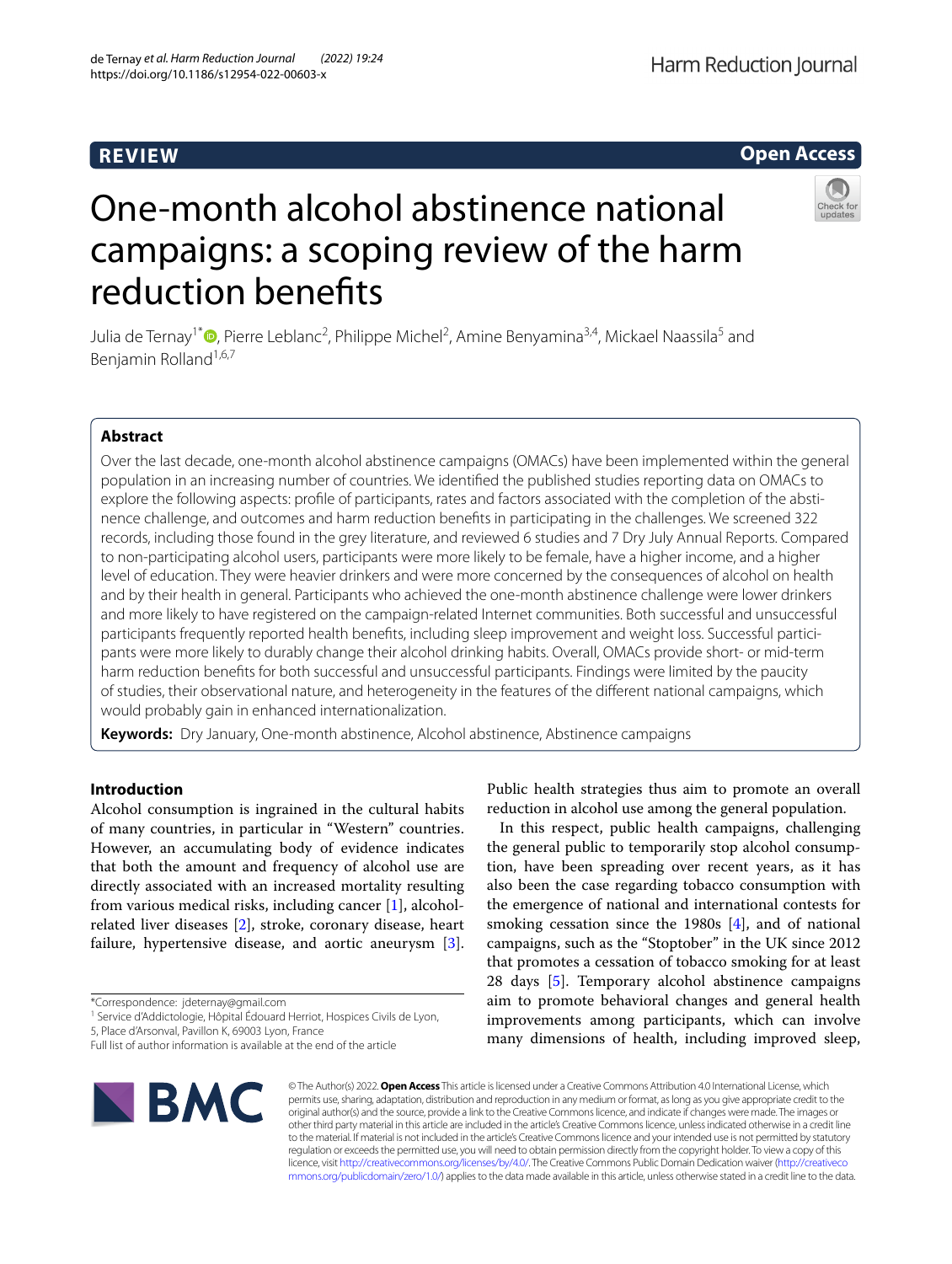weight loss, increased physical activity, or enhanced quality of life. As such, adding to these elements the fact that these campaigns do not necessarily promote a complete cessation of alcohol consumption in the long term, but rather encourage drinkers to question their relationship with alcohol and its consequences on their health, they can be conceived as harm reduction programs applied to the general population. In practice, however, temporary abstinence campaigns have generally been implemented at a national level, and the way they have been set up may thus largely difer between countries. In particular, the time frame of the abstinence period challenge can be very variable, depending on the program. In some programs, this abstinence period is quite long, e.g., three months in the Buddhist Lent Dry Campaign abstinence in Thailand [[6\]](#page-15-5), or even twelve months [[7\]](#page-15-6). However, the longer the targeted abstinence period is, the more the participants' characteristics may difer from the general population participating in shorter abstinence periods. For example, 95% of the people participating in the Australian Hello Sunday Morning (HSM) program, an online Australian program promoting alcohol abstinence for three or twelve months, reported a harmful alcohol use before engaging in the program [\[7](#page-15-6)].

By contrast, the most widespread prevention initiatives that promote temporary alcohol cessation within the general population consist of one-month-long abstinence campaigns (OMACs). This is the case of one of the most popular of these programs, the Dry January challenge, launched in 2013 in the UK ("Dry January | Alcohol Change UK") [\[8](#page-15-7)]. Similar January OMACs now exist in Quebec ("Déf 28 jours sans alcool"), France ("Dry January | Le déf de janvier !"), and in the Netherlands ("IkPas") [\[9](#page-15-8)], while other months of the year have been chosen in other countries, i.e., February in Belgium ("Tournée Minérale—Een maand zonder alcohol") [[10](#page-15-9)] and New-Zealand from 2011 to 2015 ("FebFast NZ | NZ Drug Foundation"), and November in Hungary ("Száraz November") [\[11](#page-15-10)]. In Australia, three campaigns have coexisted for ten years, the frst, Dry July, started in 2008 and still exists ("Go Dry this July") [[12\]](#page-15-11) while the second, Febfast was established in 2007 in Australia and in 2011 in New Zealand [[14](#page-15-12)] and the third, Ocsober, was discontinued in 2019 after having been running for ten years ("Life Education") [\[13](#page-15-13)]. Another common feature of OMACs is that participants can sign up on social media, and thus receive and post-supportive messages, which makes them belong to online communities that may foster their personal efforts  $[15]$  $[15]$ . Other inconstant features are the fundraising aspect of some campaigns (in particular in the Australian programs) where the participants can buy one-day leave passes if they wish to withdraw from the program only for one day.

In this review, we addressed the harm reduction benefts of OMACs, that is, the features of participants, the rates and predictors of success, i.e., completing the abstinence challenge, and the health benefts reported by participants, including those who did not fulfll the challenge. The aim of this review was to provide a state-ofthe-art of the demonstrated evidence regarding the harm reduction benefts of OMACs, but also to determine which additional research questions should be addressed in the upcoming years, and which populations should be more specifcally targeted in future OMACs, in particular those who could currently not been reached by the existing programs.

## **Methods**

We conducted a systematic search in PubMed, Science-Direct and PsycInfo from inception to 30/08/2021 using the following keyword algorithm: *("Dry January" OR "Dry July" OR "Dry November" OR "Ocsober" OR "IkPas" OR "Febfast" OR "la Tournée minerale" OR "déf 28 jours" OR "temporary abstinence") AND alcohol*. The title and abstract of the records identifed through the search algorithm were independently reviewed by two authors (JdT and PL). Disagreements were resolved by two senior authors (BR and MN). Additional records could be added using the reference list of the included articles and the grey literature (World Health Organization database, Virtual health database, OpenGrey database, available reports from websites of OMACs).

The studies included for review had to be written in English, have a quantitative research method, and report data on one of the following items: (1) the characteristics of individuals participating in the program(s), (2) the proportion of participants who reached the target of onemonth abstinence, (3) the individual predictive factors of success or failure for completing the OMAC, and (4) the outcomes reported by the participants. We chose to focus only on epidemiological studies providing quantitative data and pertaining to the general population, studies with a local or regional focus were therefore excluded, as were those with experimental research design, studies focusing on alcohol abstinence campaigns longer than one-month, qualitative studies, as well as letters or articles providing no original data.

For each study, the following data were extracted in calibrated form: authors' name, publication year, country, publication type, study methodology, name of the abstinence challenge and year of the event, main results and others findings. The characteristics of each study were extracted by two authors (JdT and PL), and disagreements were resolved by two senior authors (BR and MN). For each study, the descriptive results corresponding to the objectives of the review (see above) were reported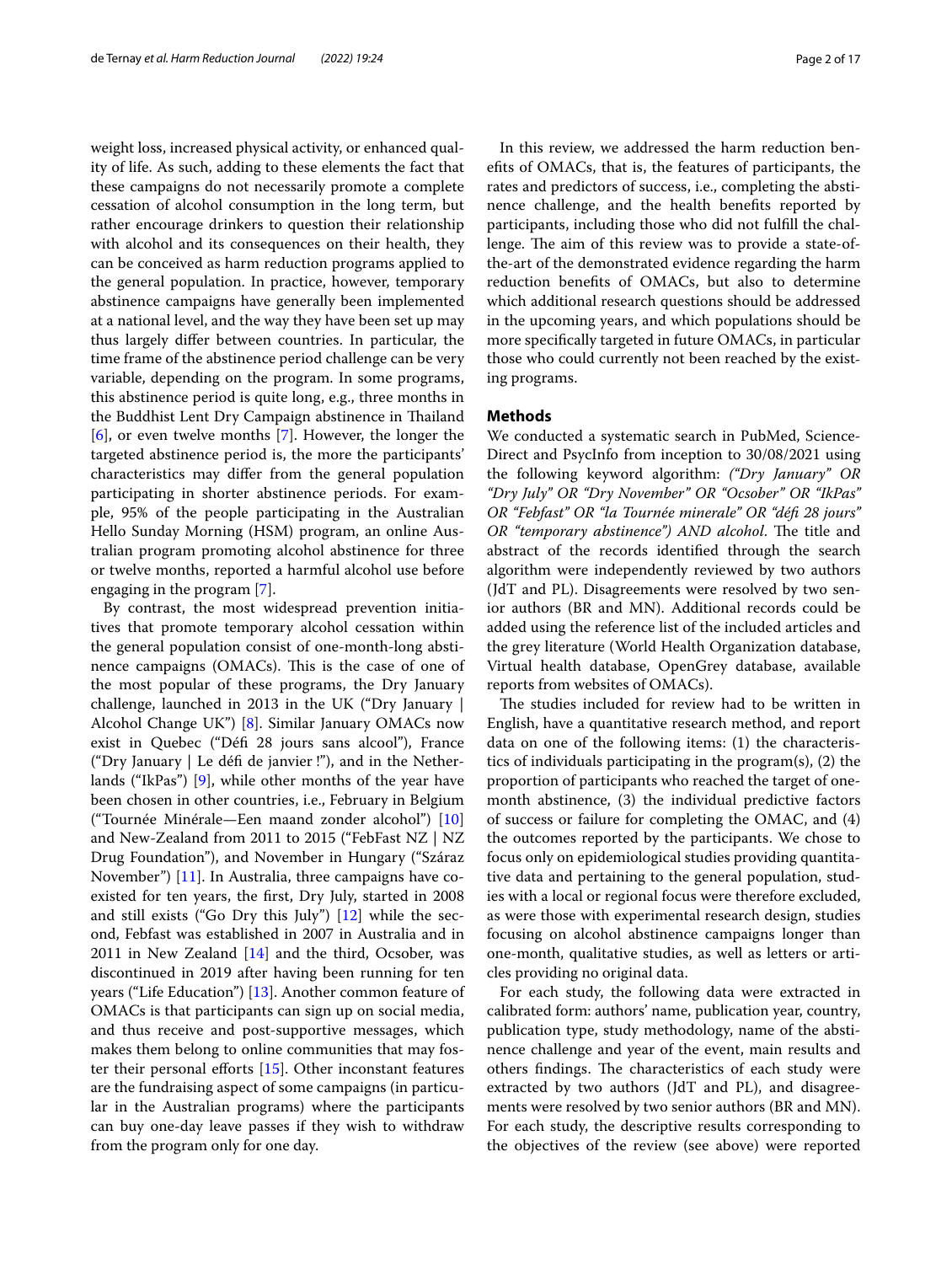into the Results section. All authors participated in the appraisal and synthesis of the results.

#### **Results**

The database search identified 222 records (PubMed, ScienceDirect, PsycInfo), and 132 records were identifed in grey literature. Thirty-two duplicates were removed. The title and abstract of 322 individual records were screened, 309 of which were irrelevant and excluded. The 19 remaining records included seven studies and the 12 Dry July Annual reports that underwent full-text examination. One of the studies was then excluded because of its experimental research design  $[16]$  $[16]$  as well as five Dry July Annual reports providing no answer to any of the four research questions. Six studies [\[17](#page-15-16)–[22\]](#page-15-17) and seven

Dry July Annual reports [[23](#page-15-18)[–29](#page-15-19)] were fnally included for the review (Fig. [1\)](#page-2-0). The six studies were published between 2016 and 2021, fve of them referred to Dry January  $[17–20, 22]$  $[17–20, 22]$  $[17–20, 22]$  $[17–20, 22]$  $[17–20, 22]$ , and one pertained to Febfast 2012  $[21]$  $[21]$ . Characteristics of the reviewed studies and reports can be found in Table [1.](#page-3-0)

## **Characteristics of individuals participating in these programs**

Subjects aged between 25 and 35 years represented the highest proportion of participants in the Dry July campaign in 2010 (38.5%), 2011 (34.0%) and 2014 (38.0%) [[23,](#page-15-18) [24,](#page-15-22) [27\]](#page-15-23), respectively. Compared to a control group of non-participating alcohol users, registrants to Dry January and Febfast were found to be more likely female

<span id="page-2-0"></span>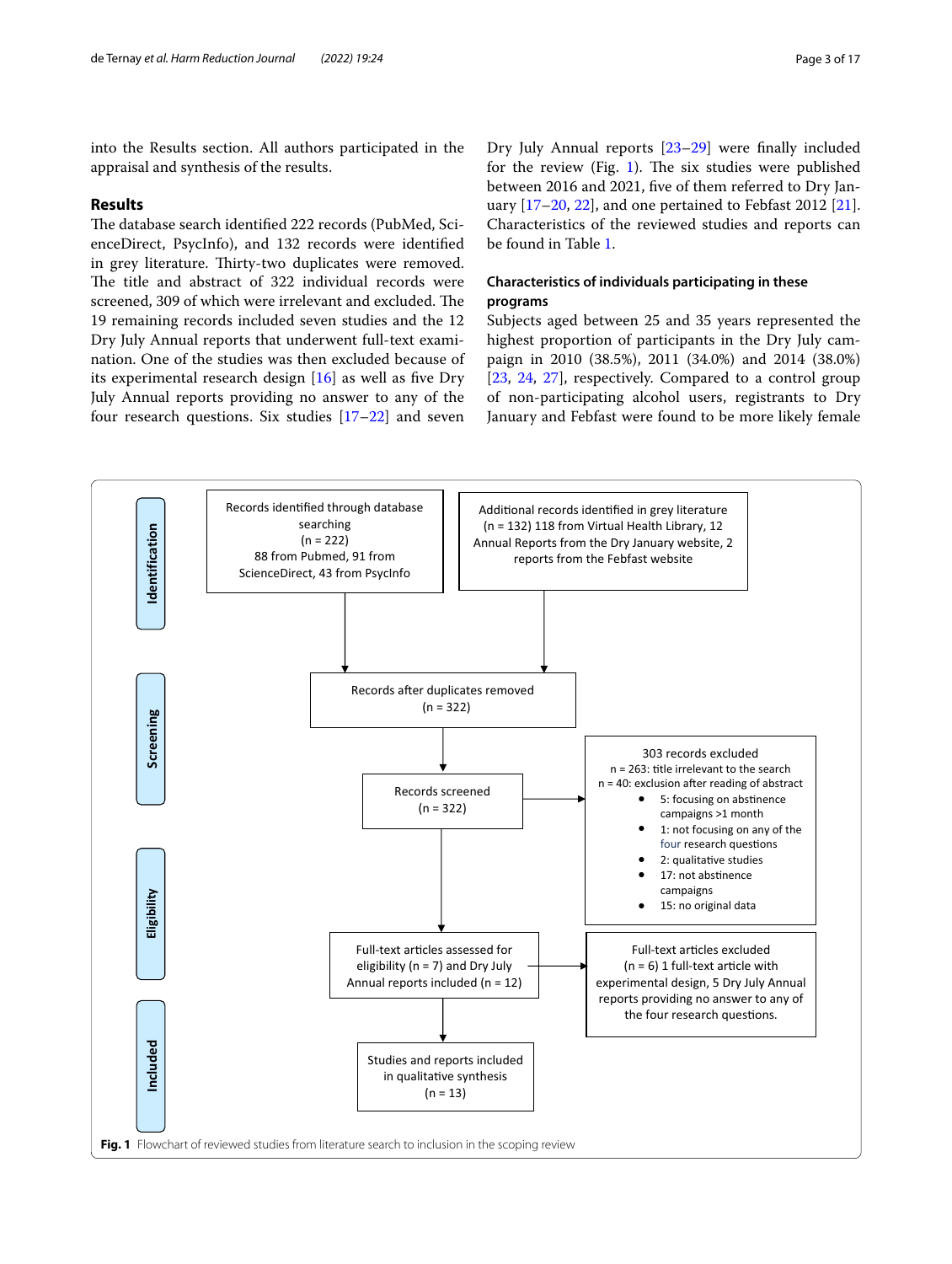<span id="page-3-0"></span>

| Table 1 Characteristics of the reviewed studies |              |                                                                                                                                                                                                                                                                                                                                                                                               |                                          |                                                                                                                                |                                                                                                                                                                                                                                                                                                                                                                                                                                                                                                                                                                                                                                                                                                                                                                                                                                                                                                                                                                                                                                                                                                                       |
|-------------------------------------------------|--------------|-----------------------------------------------------------------------------------------------------------------------------------------------------------------------------------------------------------------------------------------------------------------------------------------------------------------------------------------------------------------------------------------------|------------------------------------------|--------------------------------------------------------------------------------------------------------------------------------|-----------------------------------------------------------------------------------------------------------------------------------------------------------------------------------------------------------------------------------------------------------------------------------------------------------------------------------------------------------------------------------------------------------------------------------------------------------------------------------------------------------------------------------------------------------------------------------------------------------------------------------------------------------------------------------------------------------------------------------------------------------------------------------------------------------------------------------------------------------------------------------------------------------------------------------------------------------------------------------------------------------------------------------------------------------------------------------------------------------------------|
| Author(s). Year, Country                        | Challenge(s) | Objective(s)                                                                                                                                                                                                                                                                                                                                                                                  | Study type/design                        | Population/sample size (n)                                                                                                     | Data collection and analysis/<br>measurements                                                                                                                                                                                                                                                                                                                                                                                                                                                                                                                                                                                                                                                                                                                                                                                                                                                                                                                                                                                                                                                                         |
| Thomson 2012 [21]<br>Australia                  | Febfast      | awareness, health and subsequent<br>febfast has on participants' alcohol<br>2. The experience of participating<br>in febfast<br>3. The impact that taking part in<br>4. Awareness of febfast and bar-<br>1. Who took part in febfast and<br>participation among a<br>their reasons for participation<br>sample of Australian drinkers<br>drinking behaviors<br>erstand:<br>To und<br>riers to | Quantitative/longitudinal study          | 2. Australian drinkers/n = 2,015<br>1. Registrants to Febfast<br>$2011/n = 1,330$                                              | use of "Time Out certificates", aware-<br>survey/Both febfast participants and<br>pation in febfast, awareness of other<br>program, motivation for taking part,<br>participants going to other charities<br>perceptions of febfast participation,<br>and participant in other similar pro-<br>frequency during and after febfast,<br>hol consumption, previous partici-<br>grams (Hello Sunday Morning, Dry<br>Support for funds raised by febfast<br>benefits risks associated with alco-<br>cs, alcohol consumption patterns,<br>July, Ocsober), likelihood of future<br>beliefs around the health risks and<br>people taking part, knowledge of<br>(e.g., charities supporting cancers)<br>July 2011, Australian drinkers: one<br>and the other between June and<br>ness of promotion of the Febfast<br>Australian drinkers: Demograph-<br>frequency, awareness of febfast,<br>barriers participating in Febfast,<br>surveys, one during febfast 201<br>now they found out about the<br>Febfast registrants: two online<br>Febfast participants: smoking<br>Australian Drinkers: smoking<br>participation<br>event |
| de Visser et al., 2016. [20]<br>$\preceq$       | Dry January  | 1. To determine what are Dry Janu-<br>tion of Dry January challenge leads<br>ary predictors of success<br>2. To attest that successful comple-<br>decrease in alcohol consumption<br>to increase in DRSE and thus to a<br>3. To assess the risk of rebound<br>effect according to success or<br>in the challenge<br>failure                                                                   | Quantitative/prospective cohort<br>study | 2014, who completed all three<br>British adult participants hav-<br>ing registered to Dry January<br>questionnaires/ $n = 857$ | fundraising during Dry January (yes/<br>ongest previous abstinence period,<br>period between registration for the<br>challenge and first alcohol drink (in<br>no), plan to stop drinking (yes/no),<br>Demographic data, AUDIT* score,<br>Dry January companion (yes/no),<br>DRSE*** scale, age at first drink,<br>follow-up, 6-month follow-up/<br>Three visits: baseline, 1-month<br>days)                                                                                                                                                                                                                                                                                                                                                                                                                                                                                                                                                                                                                                                                                                                           |
|                                                 |              |                                                                                                                                                                                                                                                                                                                                                                                               |                                          |                                                                                                                                |                                                                                                                                                                                                                                                                                                                                                                                                                                                                                                                                                                                                                                                                                                                                                                                                                                                                                                                                                                                                                                                                                                                       |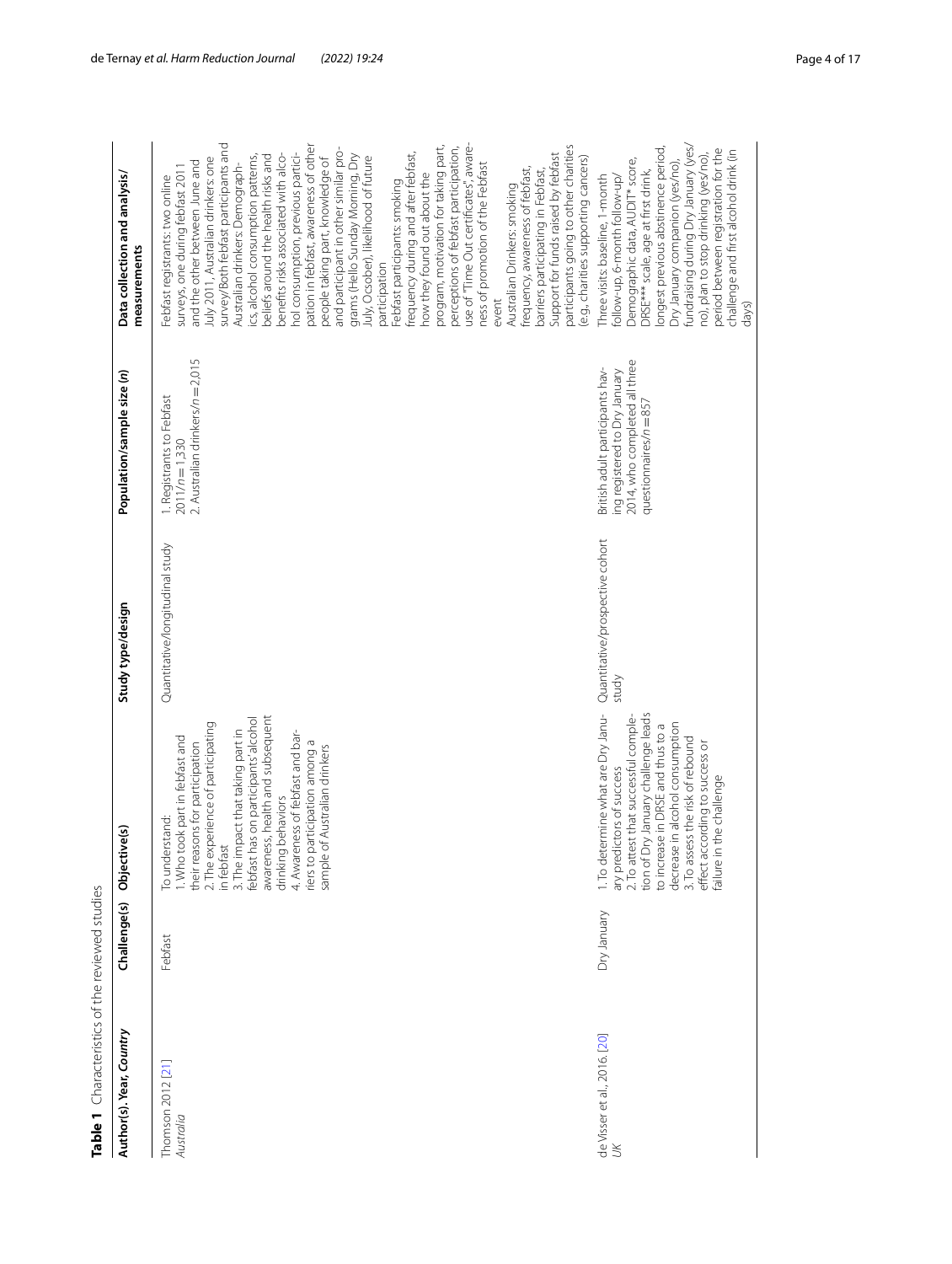| Table 1 (continued)                            |              |                                                                                                                                                                                                                                                                                                                                                                                                                                                |                                                                    |                                                                                                                                                                                                                                                                                                                                                                                           |                                                                                                                                                                                                                                                                                                                                                                                                                                                                                                                                                                                                |
|------------------------------------------------|--------------|------------------------------------------------------------------------------------------------------------------------------------------------------------------------------------------------------------------------------------------------------------------------------------------------------------------------------------------------------------------------------------------------------------------------------------------------|--------------------------------------------------------------------|-------------------------------------------------------------------------------------------------------------------------------------------------------------------------------------------------------------------------------------------------------------------------------------------------------------------------------------------------------------------------------------------|------------------------------------------------------------------------------------------------------------------------------------------------------------------------------------------------------------------------------------------------------------------------------------------------------------------------------------------------------------------------------------------------------------------------------------------------------------------------------------------------------------------------------------------------------------------------------------------------|
| Author(s). Year, Country                       | Challenge(s) | ive(s)<br>Objecti                                                                                                                                                                                                                                                                                                                                                                                                                              | Study type/design                                                  | Population/sample size (n)                                                                                                                                                                                                                                                                                                                                                                | Data collection and analysis/<br>measurements                                                                                                                                                                                                                                                                                                                                                                                                                                                                                                                                                  |
| de Visser et al., 2017. [17]<br>UK             | Dry January  | 2. To assess the benefits of official<br>plore the diffusion of Dry<br>registration to Dry January com-<br>pared to unofficial participation<br>January<br>I. To ex                                                                                                                                                                                                                                                                            | Quantitative/cross-sectional study<br>and Prospective cohort study | 2015 and $n = 874$ in February 2016<br>population/n = 825 in February<br>3. Unofficial participants to Dry<br>I. Adult drinkers in the general<br>2. Registrants for Dry January<br>$\lambda$ = n/mary/ $n = 1,25$<br>$2015/n = 13,277$                                                                                                                                                   | naires: baseline, 1-month follow-up,<br>AUDIT score, DRSE score, questions<br>at 6-month follow-up, data extrac-<br>aiming to assess the awareness of<br>Ory January in general population<br>tion: number of Dry January regis-<br>Interviews conducted in February<br>trations between 2013 and 2016/<br>2015 and 2016, three question-                                                                                                                                                                                                                                                      |
| de Visser and Nicholls, 2020. [18]<br>$\aleph$ | Dry January  | and overall and specific aspects of<br>and unsuccessful attempts at Dry<br>variables known to be associated<br>with success to the Dry January<br>importance compared to other<br>3. To determine the perception<br>2. To explore how successful or<br>January are related to benefits<br>failed attempts at Dry January<br>official email support<br>I. To examine how successful<br>influence changes in GSE<br>ing)<br>well-beir<br>and the | Quantitative/prospective cohort<br>study                           | $2016/n = 7,642$ (including the<br>4,232 respondents to the two<br>Registrants to Dry January<br>follow-up questionnaires)                                                                                                                                                                                                                                                                | companion for Dry January (yes/no),<br>tion (in days), 7-point scale to assess<br>January and first alcohol consump-<br>5 domains of experienced benefits<br>the 1st)/Background demographic<br>scale, previous participation to Dry<br>the end of the challenge (February<br>Two questionnaires: at baseline, at<br>port emails (yes/no), 5-point scale<br>about support use frequency and<br>delay between beginning of Dry<br>during the challenge, use of sup-<br>data, 10-item AUDIT score, DRSE<br>January (yes/no), existence of a<br>scale, GSE† scale, WEMWBS††<br>perceived efficacy |
| de Visser and Piper, 2020. [19]<br>$\aleph$    | Dry January  | also observed among unsuccessful<br>2. To determine whether beneficial<br>participants compared to<br>. To determine the profile of Dry<br>general population not trying to<br>abstain from alcohol<br>cessful Dry January participants<br>participants and drinkers in the<br>are unique to that group or are<br>changes observed among suc-<br>the rest of the population<br>January                                                         | Quantitative/prospective cohort-<br>study                          | drinkers at baseline recoded as Dry<br>6-month follow-up) and $n = 2.977$<br>Official registrants to Dry January<br>2016 and adult drinkers from the<br>adult drinkers at baseline (2,222<br>at 1-month follow-up, 1,158 at<br>at 1-month follow-up, 1,583 at<br>6-month follow-up). 34 adult<br>general population/ $n = 3,171$<br>registrants at baseline (1,342<br>January registrants | to self-report concern about drink-<br>'-item WEMWBS scale, DRSE scale,<br>demographic data, 10-point scale<br>baseline, at 1-month follow-up, at<br>6-month follow-up/Background<br>over drinking, self-rated physical<br>ng effect on health and control<br>well-being (5-point Likert-scale),<br>Three online questionnaires: at<br>AUDIT-C** score                                                                                                                                                                                                                                         |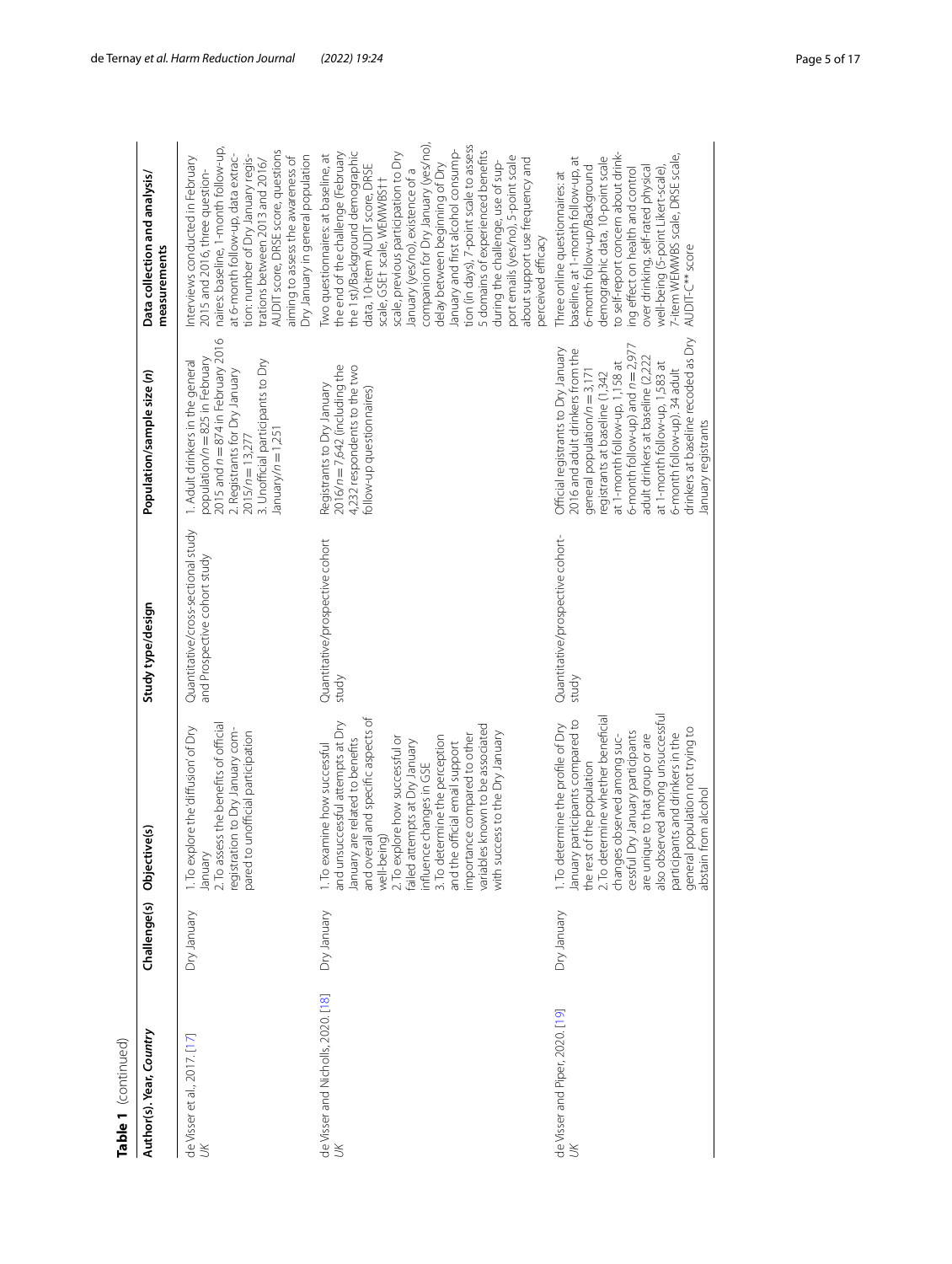| Table 1 (continued)                                                                                                  |              |                                                                                                                                                                                                                       |                                |                                                                                       |                                                                                                                                                                                                                                                                                                                                                                                                                                                                                                                                                                                                                                                                                                                                                                                                                                                                                                                                                                                                                                                                                                                                                                                                                                                                                                                                                                 |
|----------------------------------------------------------------------------------------------------------------------|--------------|-----------------------------------------------------------------------------------------------------------------------------------------------------------------------------------------------------------------------|--------------------------------|---------------------------------------------------------------------------------------|-----------------------------------------------------------------------------------------------------------------------------------------------------------------------------------------------------------------------------------------------------------------------------------------------------------------------------------------------------------------------------------------------------------------------------------------------------------------------------------------------------------------------------------------------------------------------------------------------------------------------------------------------------------------------------------------------------------------------------------------------------------------------------------------------------------------------------------------------------------------------------------------------------------------------------------------------------------------------------------------------------------------------------------------------------------------------------------------------------------------------------------------------------------------------------------------------------------------------------------------------------------------------------------------------------------------------------------------------------------------|
| Author(s). Year, Country                                                                                             | Challenge(s) | Objective(s)                                                                                                                                                                                                          | Study type/design              | Population/sample size (n)                                                            | Data collection and analysis/<br>measurements                                                                                                                                                                                                                                                                                                                                                                                                                                                                                                                                                                                                                                                                                                                                                                                                                                                                                                                                                                                                                                                                                                                                                                                                                                                                                                                   |
| Case et al. 2021. [22]<br>$\aleph$                                                                                   | Dry January  | pendently of pre-existing seasonal<br>associated with reduced alcohol<br>consumption in England, inde-<br>To assess whether the increase<br>in participation in Dry January<br>between 2015 and 2018 was<br>variation | Repeat cross-sectional design  | Toolkit Study aged 16+years in<br>Respondents to the Alcohol<br>England/ $n = 37,142$ | assessed with the question "Which, if<br>January 2018, February excluded for<br>currently trying to restrict your alcohol<br>motive in their most recent attempt<br>tion during the most recent attempt?"<br>with the option: "visited a website for<br>reporting use of a website or app to<br>to help restrict your alcohol consump-<br>recent attempt to restrict your alcohol<br>any, of the following did you use to try<br>Data collected from March 2014 to<br>drinking monthly or less frequently<br>2. Mean weekly alcohol consump-<br>of the following, if any, do you think<br>and quantity in the last 6 months<br>help to restrict alcohol consump-<br>nelp with drinking", "use an alcohol<br>assessed by the question "Are you<br>January 2015 and March 2017 to<br>tion in their most recent attempt<br>. Percentage of adults reporting<br>assessed by the question "Which<br>to restrict alcohol consumption<br>5. Percentage of at-risk drinkers<br>to restrict alcohol consumption<br>tion among drinkers, frequency<br>ers reporting a current attempt<br>4. Percentage of at-risk drinkers<br>contributed to making the most<br>in the last 6 months (AUDIT-C)<br>citing Detox/Dry January as a<br>app' on a handheld computer"<br>3. Percentage of at-risk drink-<br>consumption (Yes/No)"<br>consumption?"<br>both periods<br>(AUDIT-C) |
| 2009/2010, 2010/2011, 2011/2012,<br>2012/2013, 2013/2014, 2019, 2020<br>Dry July Annual Reports [23-29]<br>Australia | Dry July     | $\mathfrak l$                                                                                                                                                                                                         | $\begin{array}{c} \end{array}$ | 2019: Participants to Dry July<br>$n = 5,049$                                         |                                                                                                                                                                                                                                                                                                                                                                                                                                                                                                                                                                                                                                                                                                                                                                                                                                                                                                                                                                                                                                                                                                                                                                                                                                                                                                                                                                 |

\*AUDIT items), †GSE =Alcohol Use Disorders Identifcation Test (10-item scale), \*\*AUDIT-C =Alcohol Use Disorders Identifcation Test-Consumption (3-item scale), \*\*\*DRSE = Drink Refusal Self-Efcacy (7-point Likert scale with 9  $=$  General Self-Efficacy (4-point Likert scale with 10 items), <sup>††</sup>WEMWBS =Warwick–Edinburgh Mental Well-Being Scale (5-point Likert scale with 7 or 14 items)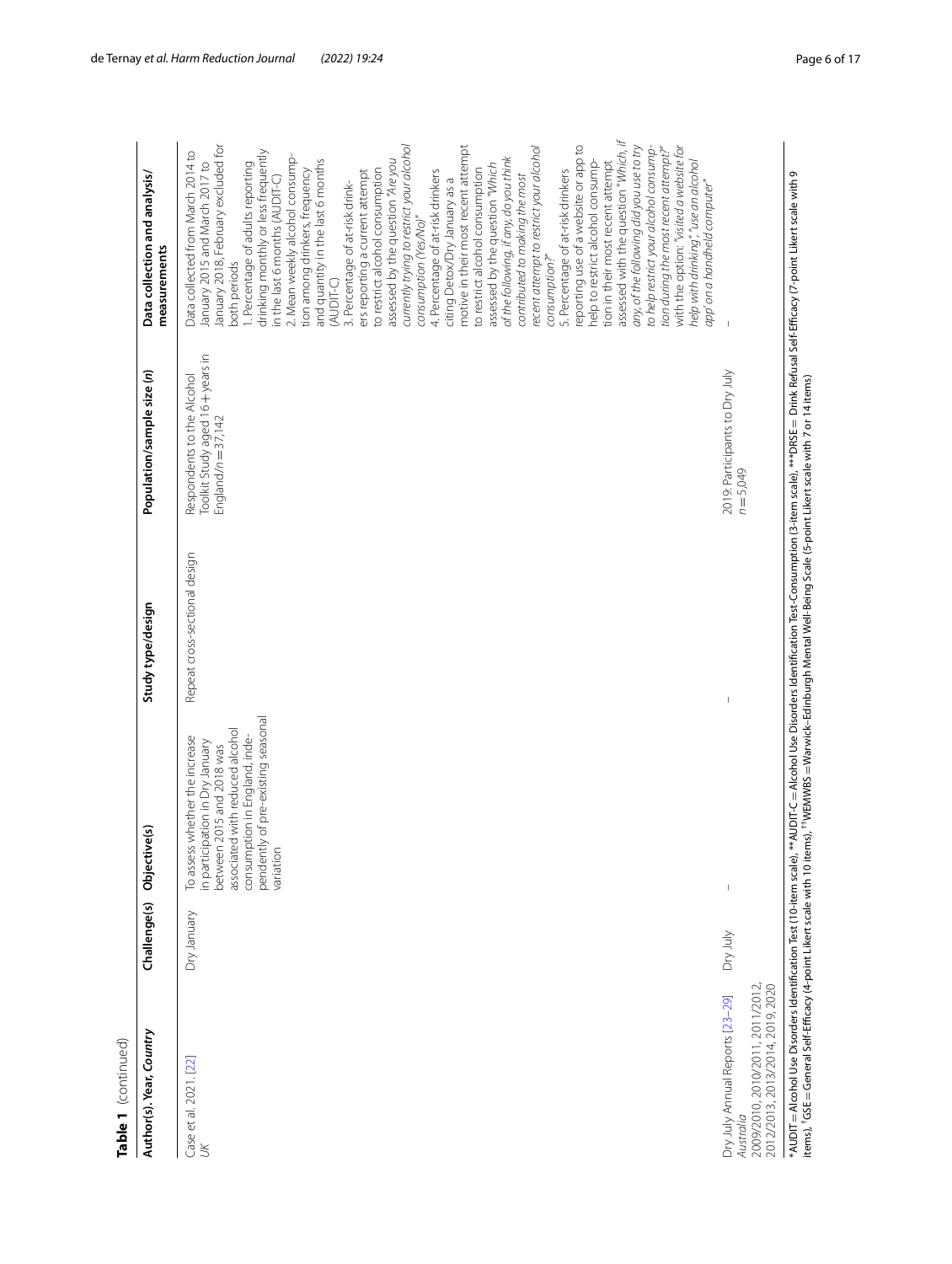(75.3%, 95%CI [72.5; 77.8], vs. 50.9%, 95%CI [47.9; 53.9];  $p < 0.01$ ) [[19](#page-15-25), [21](#page-15-21)], be working [[21\]](#page-15-21), and to have completed university education, (48.1%, 95%CI [45.0; 51.2], vs. 37.7%, 95%CI [34.8; 40.6]; *p*<0.01) [[19,](#page-15-25) [21](#page-15-21)]. Registrants also had a higher income [[21\]](#page-15-21), a better self-rated physical health, a lower score on the Warwick–Edinburgh Mental Well-being Scale (3.37, 95%CI [3.32; 3.41] vs. 3.46, 95%CI [3.41; 3.52],  $p < 0.01$ ] [[30](#page-15-26)], and they were more concerned about the health consequences of drinking, and about their control over drinking  $[19]$  $[19]$ . They were more likely to agree that alcohol is a serious issue for the community, and less likely to believe that there were benefts associated with drinking alcohol  $[21]$ . They were also more likely to classify themselves as heavier drinkers [\[21\]](#page-15-21) and had a higher score on the Alcohol-Use Disorders Identifcation Test—Consumption (AUDIT-C) [[31\]](#page-15-27) (8.47, 95%CI [8.27; 8.66] vs. 5.74, 95%CI [5.49; 6.00], *p*<0.01). They exhibited a lower drink refusal self-efficacy score (DRSE), which is the perceived ability to refuse alcohol in diferent contexts—emotional, social and opportunistic [[32\]](#page-15-28) (4.30, 95%CI [4.21; 4.40] vs. 5.28, 95%CI [5.17; 5.39]; *p*<0.01). During Dry January, they were more likely to have tried to increase their physical activity (48.7% vs. 23.8%; *p*<0.01) or to improve their diet (52.3% vs. 28.2%; *p*<0.01) [\[19](#page-15-25)] (Table [2\)](#page-8-0).

#### **Success rates**

Between 61 and 64% [[17–](#page-15-16)[20](#page-15-20)] of registrants reported they had successfully completed Dry January whereas only 30.2% of the unofficial participants, i.e., participants who had not officially registered on the Dry January application or website, declared having completed it  $(p<0.01)$ [[19\]](#page-15-25) (Table [2](#page-8-0)).

#### **Predictive factors of success or failure**

Studies on Dry January found that participants were more likely to complete the program if they had fewer drinks per drinking day  $(d=0.21; p=0.01)$ , lower frequency of drunkenness  $(d=0.19-0.36; p<0.01)$ , a lower AUDIT score (*d*=0.26; *p*<0.01, 9.80 vs. 11.48, *d*=0.24; *p*<0.01), higher social (*d*=0.21–0.23; *p*<0.01), emotional  $(d=0.16; p=0.02, d=0.23; p<0.01)$  and opportunistic DRSE scores  $(d=0.18; p<0.01)$ , greater mental well-being  $(d=0.12; p<0.01)$ , higher general self-efficacy score (i.e., the perceived self-efficacy of being able to adapt and cope with various situations)  $(d=0.10;$  $p < 0.01$ ) at baseline, and had read all the supportive emails during the campaign  $(V=0.08; p<0.01)$  [[18,](#page-15-24) [20](#page-15-20)]. Heavier drinkers were more likely to fail to complete the event during Febfast [[21\]](#page-15-21). A similar proportion of males and females reported success (females 62.9%, males 66.7%, *p*=0.29) [[20\]](#page-15-20) (Table [2\)](#page-8-0), but in another study, after adjustment, being a male was an independent predictor of a successful challenge ( $OR = 1.46$ , 95%CI [1.35; 1.58])  $[18]$  $[18]$ .

#### **Outcomes reported by participants**

Twenty-fve percent of the Febfast registrants reported giving up alcohol for a month was difficult or very diffcult, especially younger participants and participants with heavier drinking patterns [[21\]](#page-15-21). Dry January registrants had a higher DRSE score at 1-month and 6-month follow-up when they were successful (baseline: 4.27, 95%CI [4.14; 4.40], 1-month follow-up: 4.86, 95%CI [4.73; 4.98], 6-month follow-up: 4.83, 95%CI [4.69; 4.96]) [\[19](#page-15-25)]. This was also the case for those who were unsuccessful at 1 month (baseline: 4.63, 95%CI [4.45; 4.82], 1-month follow-up: 5.04, 95%CI [4.88; 5.21]), and there was a trend toward this at 6 months (4.94, 95%CI [4.76; 5.12]) [\[33](#page-15-29)]. The successful participants' DRSE score increased in all three dimensions, whereas only the social and emotional dimensions increased for the unsuccessful participants [[20\]](#page-15-20). No significant change in DRSE was found among unofficial participants  $[17]$  $[17]$ .

Among the successful registrants, there was a decrease in the AUDIT-C score from baseline (8.89, 95%CI [8.65; 9.12]), to the 6-month assessment (6.72, 95%CI [6.32; 7.07]) [[19](#page-15-25)], as well as signifcant reductions in the number of drinking days per week (*d*=0.53; *p*<0.01), number of drinks per drinking day (*d*=0.25; *p*<0.01), frequency of drunkenness  $(d=0.40; p<0.01)$  at 6-month follow-up  $[20]$  $[20]$ . The same improvements were found among unsuccessful registrants (AUDIT-C at baseline: 6.82, 95%CI [6.37; 7.27], at 6-month follow-up: 6.18, 95%CI [5.76; 6.59], drinking days per week *d*=0.45; *p*<0.01, drinks per drinking day  $d = 0.18$ ;  $p < 0.01$ , frequency of drunkenness  $d = 0.39$ ;  $p < 0.01$ ) [\[19,](#page-15-25) [20\]](#page-15-20). However, unsuccessful registrants were more likely to report an increased frequency of drunkenness after Dry January compared to those who were successful (14.6% vs. 8%; *p*<0.01) [\[20](#page-15-20)].

Only successful Dry January registrants had a higher general self-efficacy score at 1-month follow-up (3.19 at baseline vs. 3.25 at follow-up,  $p < 0.01$  [\[18](#page-15-24)].

The Warwick–Edinburgh Mental Well-being Scale score was higher at 1-month follow-up for all participants  $(d=0.34, p<0.01)$  [\[18\]](#page-15-24) and 6-month follow-up for both successful (baseline: 3.40, 95%CI [3.34; 3.47], follow-up: 3.68, 95%CI [3.62; 3.74]) and unsuccessful (baseline: 3.37, 95%CI [3.28; 3.47], follow-up: 3.49, 95%CI [3.39; 3.58]) registrants to Dry January [\[19](#page-15-25)]. Self-rated physical-health was greater at both 1-month and 6-month follow-up for successful registrants (baseline: 3.26, 95%CI [3.17; 3.35], 1-month follow-up: 3.47, 95%CI [3.39; 3.56], 6-month follow-up: 3.47, 95%CI [3.39; 3.56]) [[19\]](#page-15-25). Participants to Dry July reported having changed their diet (2012: 36%, 2013: 22%), and having increased their current exercise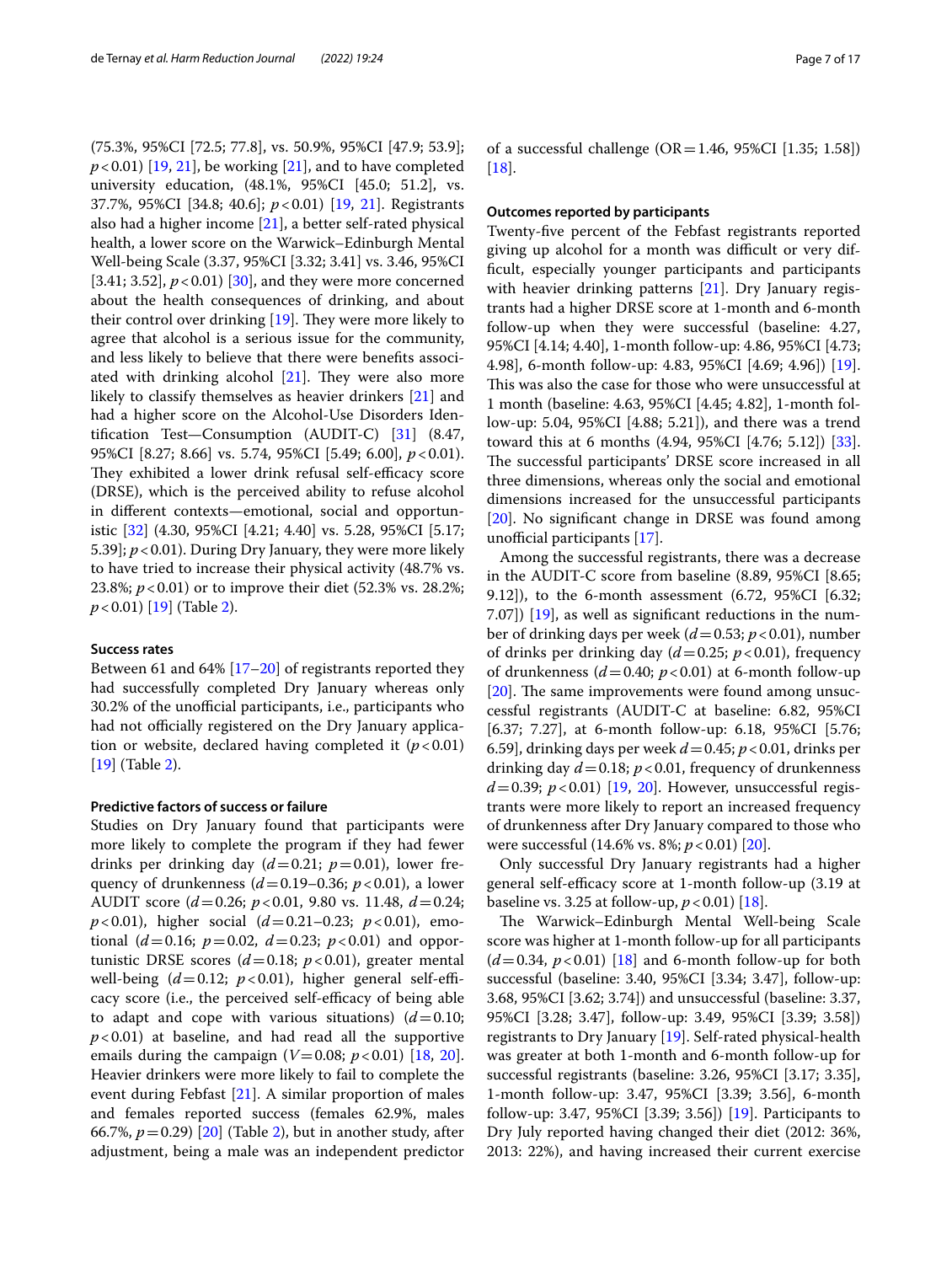program (2012: 36%, 2013: 22%) at the mid-year health check [[25,](#page-15-30) [26\]](#page-15-31). 21% of 2019 Dry July participants reported feeling healthier [\[28\]](#page-15-32).

Registrants reported other benefts of Dry January such as savings (63%), improved sleep (56%), more energy (52%), better health (50%), weight loss (38%). Improvement in all fve of these domains was greater among successful participants (savings *d*=0.13; *p*<0.01, sleep *d*=0.15; *p*<0.01, energy *d*=0.14; *p*<0.01, health  $d = 0.12$  $d = 0.12$ ;  $p < 0.01$ , weight  $d = 0.24$ ;  $p < 0.01$ ) [[18\]](#page-15-24) (Table 2). The most commonly reported benefits during Febfast were also savings (52.2%), improved sleep (40.5%), weight loss (38.1%) and improved overall health (35.3%) [\[21](#page-15-21)]. 46.5% of Febfast registrants reported a reduction of their tobacco consumption during the event [[21\]](#page-15-21).

In the UK, odds of at-risk drinkers reporting a current attempt to restrict alcohol consumption was signifcantly higher in January compared to the other months  $(OR = 1.46, 95\% CI [1.25; 1.70])$ , as were the odds of at-risk drinkers citing Dry January as a motive in their most recent attempt to restrict consumption ( $OR = 2.29$ , 95%CI [1.62;3.22]) [\[22](#page-15-17)].

## **Discussion**

Each year, OMACs attract an increasing number of participants. For example, even if it still represents less than one percent of the Australian adult population in 2019, 44,000 people officially registered for Dry July  $[28]$  $[28]$ , while they were 16,787 in 2016 and 9,532 in 2010 [\[34](#page-15-33)]. Regarding Dry January, 4,000 people participated in the 2014 campaign while they were 3.9 millions in 2020, that is, approximately 7.5% of the UK adult population [[35,](#page-15-34) [36\]](#page-15-35). However, for ensuring the continued success of such campaigns, it is important to inform participants whether these programs meet harm reduction objectives. This review thus aimed to determine the profile of participants in the diferent national one-month abstinence campaigns, to estimate the rates and factors of success, and to explore the associated subjective benefts in participating in or completing the challenge.

Based on the studies pertaining to Dry January, it seems that those taking part in the challenge were more likely to be heavier drinkers, more concerned about their health, and had higher levels of incomes and education. The latter aspects are consistent with those reported elsewhere: the concern for healthy behaviors is more developed among individuals with higher education and incomes [[37,](#page-15-36) [38\]](#page-15-37). However, this relationship is probably mediated, at least partially, by the overall level of education received, including during school years, suggesting that sustained and universal health education programs could help to bridge this gap  $[39]$  $[39]$ . The finding that females were more attracted in participating in abstinence campaigns is possibly in line with the fact that females are in general more concerned about health-related behaviors [\[40](#page-15-39)]. However, being a male led to better chance of successfully complete the abstinence campaign, specifcally for campaigns promoting restriction of alcohol use. These results may refect cultural diferences across gender, with respect to alcohol use and alcohol-related representations [\[41](#page-15-40)].

Completing the one-month abstinence challenge was found to be associated with lower drinking patterns and better psychosocial functioning at baseline. Thus, it is interesting to note that those participating in the abstinence campaigns had more elevated drinking patterns compared to the non-participating alcohol users, whereas those achieving the challenge had lower drinking patterns compared to those who did not. Another important factor of success was the registration and active participation in social media communities. This is in line with the overall fnding that interactive social media on the Internet can be a very efective tool to change health behaviors in the general population  $[42]$  $[42]$ . There may be some biases in this fnding as participants who registered on social communities might be the most motivated ones, which could explain a better success in achieving the challenge. However, sharing the experience and the difficulties encountered during of a long time period of alcohol abstinence on a virtual community was designated as the most efficient strategy to successfully reach the abstinence goal during the online HSM program [\[7](#page-15-6)]. In this program, other strategies which were reported to be efficient to abstain from alcohol include the engagement in alcohol-free activities, the use of non-alcoholic beverages instead of alcohol, support from family and friends, and anticipation of social events [\[7](#page-15-6)]. On the contrary, anxiety, stress, negative emotions, social pressure to drink, loneliness, boredom, and no social support were reported as barriers to maintain alcohol abstinence [[7\]](#page-15-6). Considering those dimensions as potential factors for success or failure in national one-month abstinence campaigns would be relevant in further studies.

Many participants in OMACs reported subjective improvements in health, including improved sleep, weight loss, an increased "energy". An important fnding is that Dry January participants also reported to have tried to increase their physical activity and to improve their diet, which was also reported by Dry July participants during the mid-year health check. This may suggest that these campaigns are actually not merely alcoholfocused for many participants, and might consist for them to a health-focused month, in particular when it is the frst month of the year immediately after the end of year celebrations. This finding might have important implications for the evolution of the communication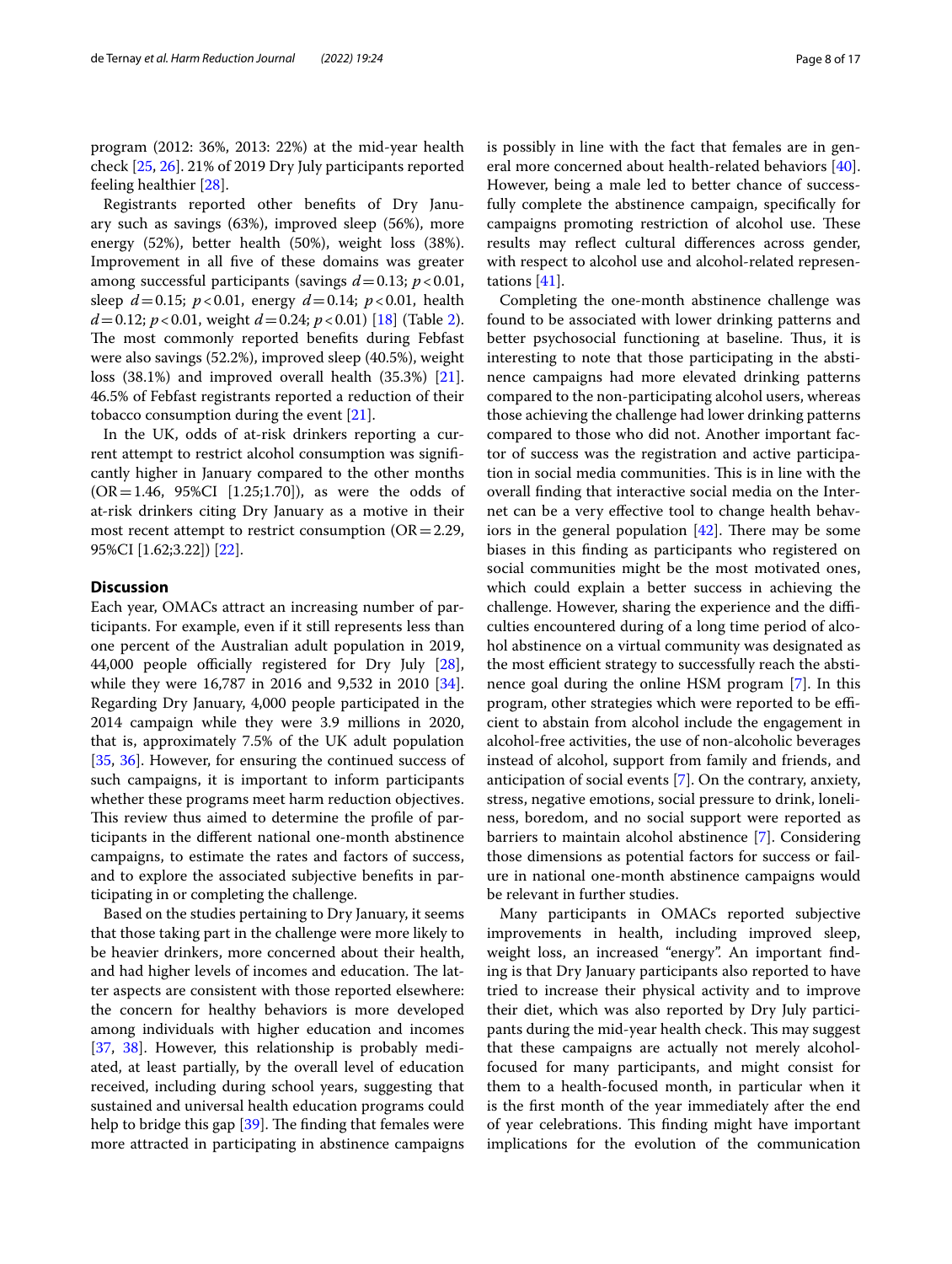|                    | Table 2 Results extracted for each research question                                                                                                                                                                                                                                                                                                                                                                                                                                                                                                                                                                                                                                                                                                                                                                                                                                                                                                                                                                                                                                                                                                                                                                                                                                                                                                                                                                                                                         |                                                                                |                                                                                                                                 |                                                                                                                                                                                                                                                                                                                                                                                                                                                                                                                                                                                                                                                                        |                                                                                                                                                                                                                                                                                                                                                                                                                                                                                                                                                                                                                                                                                                                                                                                                                                                                                                                                                                                                                                                                                                                                                                                                                                                                                                                                                                                                                                                                                                                                                                                                                                                                                                                                                                                                                                                                                                                                                                                                                              |
|--------------------|------------------------------------------------------------------------------------------------------------------------------------------------------------------------------------------------------------------------------------------------------------------------------------------------------------------------------------------------------------------------------------------------------------------------------------------------------------------------------------------------------------------------------------------------------------------------------------------------------------------------------------------------------------------------------------------------------------------------------------------------------------------------------------------------------------------------------------------------------------------------------------------------------------------------------------------------------------------------------------------------------------------------------------------------------------------------------------------------------------------------------------------------------------------------------------------------------------------------------------------------------------------------------------------------------------------------------------------------------------------------------------------------------------------------------------------------------------------------------|--------------------------------------------------------------------------------|---------------------------------------------------------------------------------------------------------------------------------|------------------------------------------------------------------------------------------------------------------------------------------------------------------------------------------------------------------------------------------------------------------------------------------------------------------------------------------------------------------------------------------------------------------------------------------------------------------------------------------------------------------------------------------------------------------------------------------------------------------------------------------------------------------------|------------------------------------------------------------------------------------------------------------------------------------------------------------------------------------------------------------------------------------------------------------------------------------------------------------------------------------------------------------------------------------------------------------------------------------------------------------------------------------------------------------------------------------------------------------------------------------------------------------------------------------------------------------------------------------------------------------------------------------------------------------------------------------------------------------------------------------------------------------------------------------------------------------------------------------------------------------------------------------------------------------------------------------------------------------------------------------------------------------------------------------------------------------------------------------------------------------------------------------------------------------------------------------------------------------------------------------------------------------------------------------------------------------------------------------------------------------------------------------------------------------------------------------------------------------------------------------------------------------------------------------------------------------------------------------------------------------------------------------------------------------------------------------------------------------------------------------------------------------------------------------------------------------------------------------------------------------------------------------------------------------------------------|
| Research questions | უ<br>(1) What were the characteristi<br>of individuals participating in<br>these programs?                                                                                                                                                                                                                                                                                                                                                                                                                                                                                                                                                                                                                                                                                                                                                                                                                                                                                                                                                                                                                                                                                                                                                                                                                                                                                                                                                                                   | participants could reach the<br>(2) Which proportion of<br>1-month abstinence? | 1-month abstinence challenge?<br>or failure for completing the<br>predictive factors of success<br>(3) What were the individual | (4) What were the outcomes<br>reported by the participants?                                                                                                                                                                                                                                                                                                                                                                                                                                                                                                                                                                                                            | Other findings                                                                                                                                                                                                                                                                                                                                                                                                                                                                                                                                                                                                                                                                                                                                                                                                                                                                                                                                                                                                                                                                                                                                                                                                                                                                                                                                                                                                                                                                                                                                                                                                                                                                                                                                                                                                                                                                                                                                                                                                               |
| Thomson 2012 [21]  | once (p < 0.01). Specific motivations:<br>aged 25-44 (p < 0.05), have a higher<br>working, have completed university<br>Australia, be living in a nuclear fam-<br>75.9% of the participants participat-<br>Respondents motivated by "getting<br>to lose weight or to improve health<br>lly or share house (p<0.001), agree<br>Less likely to reiuse and<br>offered to them (p < 0,001), believe<br>--- hannefis (p < 0,001)<br>(p<0.01). Motivation to participate<br>income (p < 0.05), have completed<br>ing for the first time in 2011, those<br>to have a higher income (p < 0.05),<br>the community (p<0.001), classify<br>a heavier drinker (p < 0.001). 81.1%<br>25 and 54, reside in Victoria, have<br>febfast more than once (p < 0.05),<br>out of drinking habits" more likely<br>more likely associated with being<br>reported knowing at least one<br>person who had also participated<br>aged 45-54 and 55 + more likely<br>associated with drinking alcohol.<br>to be females, be aged between<br>that alcohol is a serious issue for<br>themselves on the heavier spec-<br>registrants wanting to "give their<br>trum of drinking style $(p < 0.001)$ .<br>be aged 35-54 (p < 0.05), classify<br>a higher household income, be<br>to have participated more than<br>body a break" more likely to be<br>themselves as heavier drinkers<br>be heavier drinkers (p<0.001).<br>Febfast registrants: more likely<br>$(p<0.001)$ , have been born in<br>(p < 0.001) |                                                                                | Heavier drinkers more likely not to<br>complete the event $(p<0.01)$                                                            | Most commonly reported benefits:<br>during febfast. 14.7% having learnt<br>(health risk associated with alcohol<br>drinking patterns (p < 0.001).46.5%<br>for 32.0%). 85% of the participants<br>more likely to find the experience<br>sleep (40.5%), weight loss (38.1%),<br>difficult compared to those aged<br>45 or older, as those with heavier<br>saving money (52.2%), improved<br>new information through febfast<br>25% reporting giving up alcohol<br>for a month was difficult or very<br>improved overall health (35.3%)<br>reporting at least one benefit.<br>difficult. Younger participants<br>reporting reduced amount of<br>tobacco products consumed | febfast, 68.8% reporting maintaining the<br>68.4% intending to participate to febfast<br>with having a higher income and lighter<br>with others associated with a decreased<br>survey: more likely to be females (74.5%<br>motivated to break drinking habits, give<br>2012. 25% purchased at least one Time<br>Reduced amount of alcohol consumed<br>change after February (21.2% planning<br>desire to break their drinking habits, to<br>30% somewhat or very likely to partici-<br>the body a break, improve health, lose<br>weight, or seeing febfast as a personal<br>to purchase certificates. 45.2% having<br>vs. 62.0% of the 2011 participants), to<br>weight, or for the personal challenge<br>associated with a reduced frequency<br>save money. Those motivated by the<br>Australian drinkers' sample: Less than<br>ous participation to febfast (p<0.05),<br>heavier drinkers (p<0.01) more likely<br>Out Certificate. Females, participants<br>(p<0.01), except being motivated to<br>give their body a break from alcohol,<br>completing febfast (p<0.001), being<br>knowledge of 'unofficial participants'<br>Febfast respondents: 92.7% inclined<br>challenge. Motivation to participate<br>Febfast registrants participating the<br>sumed following febfast: associated<br>doing febfast. Among those having<br>each individual benefit significantly<br>to recommend the event to others.<br>Reduced frequency of alcohol con-<br>completing febfast (p<0.001), with<br>reduced their consumption during<br>to maintain reduced consumption<br>having experienced benefits while<br>current drinking patterns $(p < 0.05)$ ,<br>having experienced benefits while<br>more likely to reduce frequency of<br>likelihood of reducing the amount<br>have participated more than once<br>improve health, save money, lose<br>aged 25-44, those without previ-<br>following febfast: associated with<br>pate to febfast in the future<br>consumption $(p < 0.05)$<br>consumed $(p<0.01)$<br>because of health) |

<span id="page-8-0"></span>Table 2 Results extracted for each research question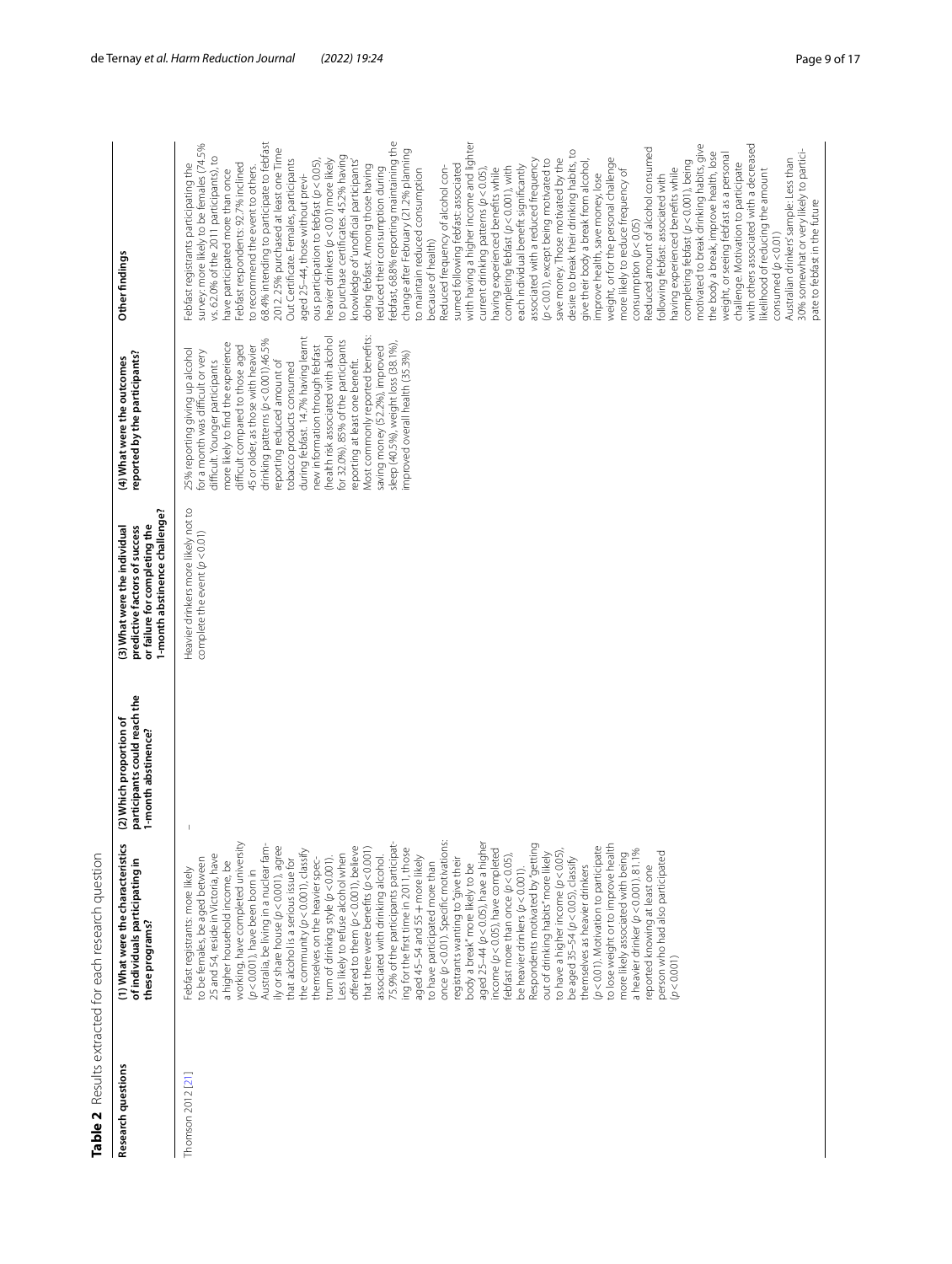| Table 2 (continued)        |                                                                                         |                                                                                |                                                                                                                                                                                                                                                                                                                                                                                                                                                                                                                                                                |                                                                                                                                                                                                                                                                                                                                                                                                                                                                                                                                                                                                                                                                                                                                                                                                                                                                                                                                                                                                                                                                                            |                                                                                                                                                                                                                                                                                                                                                                                                                                                                                                                                                                                                                                                       |
|----------------------------|-----------------------------------------------------------------------------------------|--------------------------------------------------------------------------------|----------------------------------------------------------------------------------------------------------------------------------------------------------------------------------------------------------------------------------------------------------------------------------------------------------------------------------------------------------------------------------------------------------------------------------------------------------------------------------------------------------------------------------------------------------------|--------------------------------------------------------------------------------------------------------------------------------------------------------------------------------------------------------------------------------------------------------------------------------------------------------------------------------------------------------------------------------------------------------------------------------------------------------------------------------------------------------------------------------------------------------------------------------------------------------------------------------------------------------------------------------------------------------------------------------------------------------------------------------------------------------------------------------------------------------------------------------------------------------------------------------------------------------------------------------------------------------------------------------------------------------------------------------------------|-------------------------------------------------------------------------------------------------------------------------------------------------------------------------------------------------------------------------------------------------------------------------------------------------------------------------------------------------------------------------------------------------------------------------------------------------------------------------------------------------------------------------------------------------------------------------------------------------------------------------------------------------------|
| Research questions         | (1) What were the characteristics<br>of individuals participating in<br>these programs? | participants could reach the<br>(2) Which proportion of<br>1-month abstinence? | 1-month abstinence challenge?<br>or failure for completing the<br>predictive factors of success<br>3) What were the individual                                                                                                                                                                                                                                                                                                                                                                                                                                 | reported by the participants?<br>(4) What were the outcomes                                                                                                                                                                                                                                                                                                                                                                                                                                                                                                                                                                                                                                                                                                                                                                                                                                                                                                                                                                                                                                | Other findings                                                                                                                                                                                                                                                                                                                                                                                                                                                                                                                                                                                                                                        |
| de Visser et al. 2016 [20] |                                                                                         | 64.1% of successful respondents                                                | $d^*=0.21$ , $\rho=0.01$ ), lower frequency<br>$(3.61 \text{ vs. } 3.23, d = 0.23, p < 0.01)$ and<br>drunkenness at baseline OR = 0.93,<br>lower AUDIT-score (11.09 vs. 12.56,<br>of drunkenness the month before<br>success (at baseline): fewer drinks<br>emotional (4.35 vs. 4.05, $d = 0.16$ ,<br>$d = 0.26$ , $p < 0.01$ ), Greater social<br>per drinking days (3.78 vs. 4.21,<br>$2.55$ vs. 3.84, $d = 0.36$ , $p < 0.01$ ),<br>95%Cl [0.90; 0.96]. Correlates of<br>of success: lower frequency of<br>One independent predictor<br>p=0.02) DRSE scores | $d = 0.25$ , drunk episodes last month<br>$(d = 0.18, p < 0.01)$ and frequency of<br>ing days per week $p < 0.01$ , $d = 0.53$ ,<br>drunkenness at 6-month follow-up.<br>quency of drunkenness at 6-month<br>intake at 6-month follow-up (drink-<br>participants: increase in DRSE social<br>$(d=0.11, p=0.03)$ , DRSE emotional<br>drunkenness at 6-month follow-up<br>3 dimensions of the DRSE score at<br>-month follow-up (social $p < 0.01$ ,<br>cessful participants: Increase in all<br>$\frac{1}{2}$ ollow-up (p < 0.01, $d = 0.39$ ). Suc-<br>days per week ( $d = 0.45$ , $p < 0.01$ ),<br>ikely to report an increase in fre-<br>reported increased frequency of<br>Unsuccessful participants more<br>drinks per drinking day p<0.01,<br>ollow-up, reduction in drinking<br>$p < 0.01$ , $d = 0.39$ ). Unsuccessful<br>$d = 0.30$ , opportunistic $p < 0.01$ ,<br>$d = 0.23$ ). Reduction in alcohol<br>drinks per typical drinking day<br>Risk of rebound effect: 11% of<br>$(d = 0.23, p < 0.01)$ at 1-month<br>$d = 0.39$ , emotional $p < 0.01$ ,<br>$(d = 0.39, p < 0.01)$ | males and females (female 62.9%, male<br>score, and greater social DRSE. Success-<br>past, fewer drinks per drinking day, less<br>ul participants: Similar proportion of<br>have completed a dry month in the<br>frequent drunkenness, lower AUDIT<br>questionnaires: older, more likely to<br>People who completed all three<br>$56.7\%$ , $p = 0.29$ )                                                                                                                                                                                                                                                                                              |
| de Visser et al. 2017 [17] | I                                                                                       | 62% of successful registrants                                                  |                                                                                                                                                                                                                                                                                                                                                                                                                                                                                                                                                                | opportunistic $p < 0.01$ ) compared to<br>elevated DRSE scores (social DRSE<br>Registrants: at 6-month follow-up<br>$p < 0.01$ , emotional DRSE $p < 0.01$ ,<br>lower AUDIT scores (p<0.01),<br>the unofficial participants                                                                                                                                                                                                                                                                                                                                                                                                                                                                                                                                                                                                                                                                                                                                                                                                                                                                | between 2013 (4,000) and 2016 (60,000).<br>portive emails, 69% read every message<br>considered that helped them, 42% used<br>social media support and 73% consid-<br>helped them succeed. Successful and<br>Successful participants: 96% reported<br>Dry January in 2015 and 78% in 2016.<br>unsuccessful participants: 57% chose<br>in 2016. Adult drinkers: 64% aware of<br>to receive supportive messages, 78%<br>to drink in January in 2015, and 11%<br>sent, 71% considered the messages<br>Jnofficial participants: 7% tried not<br>signing up to receive official sup-<br>15-fold increase in participation<br>ered such support helped them |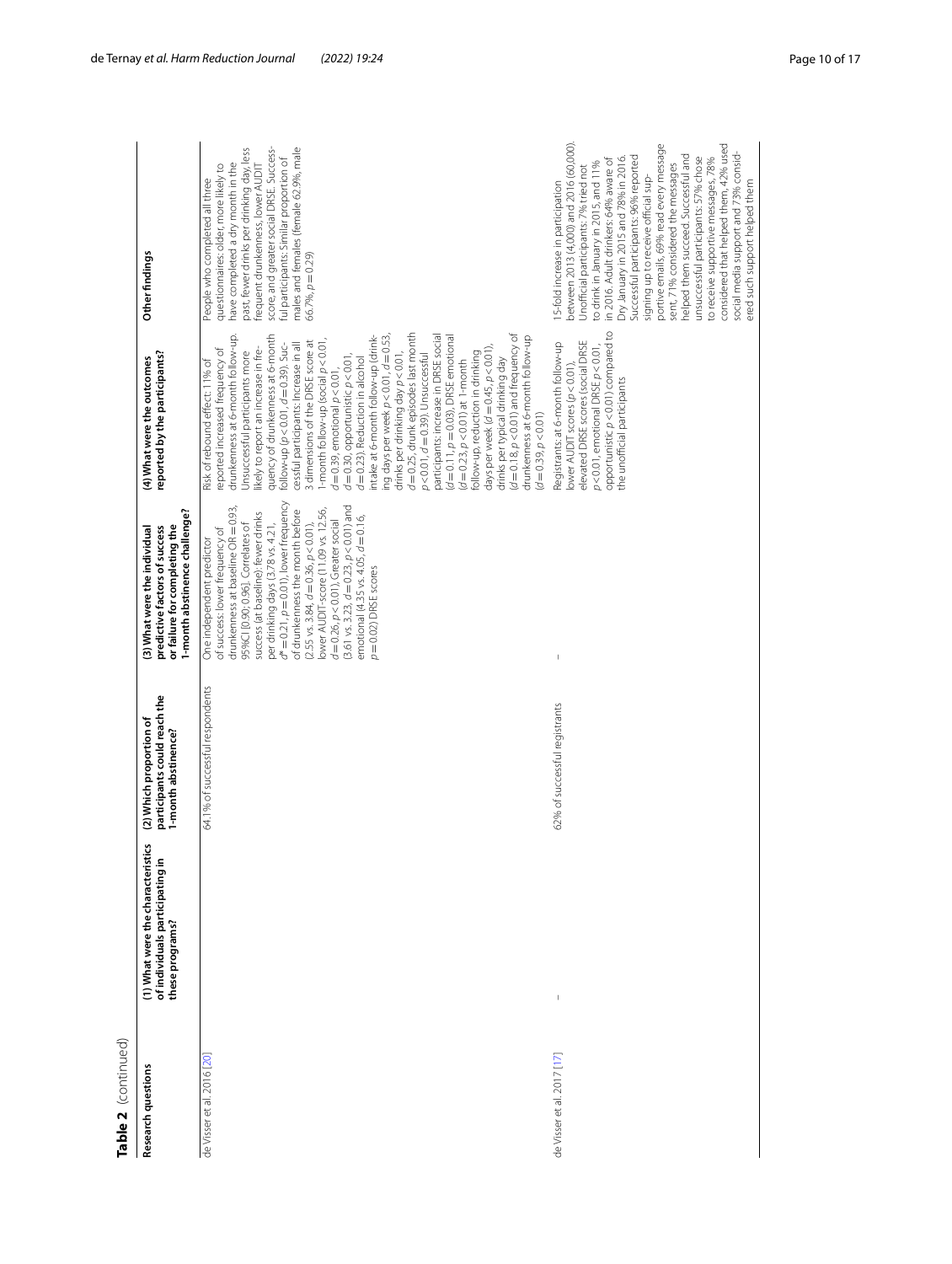| Table 2 (continued)              |                                                                                         |                                                                                |                                                                                                                                                                                                                                                                                                                                                                                                                                                                                                                                                                                                                                                                                                                                                                                                                                                                                                                                                   |                                                                                                                                                                                                                                                                                                                                                                                                                                                                                                                                                                                                                                                                                                                                                                           |                |  |
|----------------------------------|-----------------------------------------------------------------------------------------|--------------------------------------------------------------------------------|---------------------------------------------------------------------------------------------------------------------------------------------------------------------------------------------------------------------------------------------------------------------------------------------------------------------------------------------------------------------------------------------------------------------------------------------------------------------------------------------------------------------------------------------------------------------------------------------------------------------------------------------------------------------------------------------------------------------------------------------------------------------------------------------------------------------------------------------------------------------------------------------------------------------------------------------------|---------------------------------------------------------------------------------------------------------------------------------------------------------------------------------------------------------------------------------------------------------------------------------------------------------------------------------------------------------------------------------------------------------------------------------------------------------------------------------------------------------------------------------------------------------------------------------------------------------------------------------------------------------------------------------------------------------------------------------------------------------------------------|----------------|--|
| Research questions               | (1) What were the characteristics<br>of individuals participating in<br>these programs? | participants could reach the<br>(2) Which proportion of<br>1-month abstinence? | I-month abstinence challenge?<br>or failure for completing the<br>predictive factors of success<br>(3) What were the individual                                                                                                                                                                                                                                                                                                                                                                                                                                                                                                                                                                                                                                                                                                                                                                                                                   | reported by the participants?<br>(4) What were the outcomes                                                                                                                                                                                                                                                                                                                                                                                                                                                                                                                                                                                                                                                                                                               | Other findings |  |
| de Visser and Nicholls 2020 [18] |                                                                                         | 61% of successful respondents                                                  | GSE score ( $d = 0.10$ , $p < 0.01$ ), higher<br>tic $(d=0.18, p<0.01)$ scores, higher<br>social $(d = 0.21, p < 0.01)$ , emotional<br>$(d=0.23, p<0.01)$ and opportunis-<br>WEMWBS score $(d = 0.12, p < 0.01)$ ,<br>.58]), having a lower AUDIT score<br>being a male (66.4% vs. 59.2% for<br>higher frequency of reading sup-<br>lower frequency of drunkenness<br>$(OR = 0.97, 95\% \text{C} [0.96; 0.98])$ or<br>females, $V = 0.05$ , $p < 0.01$ ), lower<br>success: being male rather than<br>Four independent predictors of<br>a greater emotional DRSE score<br>$(d=0.19, p<0.01)$ , higher DRSE<br>AUDIT score $(d = 0.24, p < 0.01)$ ,<br>female (OR = 1.46, 95%Cl [1.35;<br>ul completion of Dry January:<br>never' (OR = 1.81, 95%Cl [1.65;<br>port emails ( $V = 0.08$ , $p < 0.01$ )<br>1.06; 1.11]), reading support-<br>ve emails 'always' rather than<br>at baseline (OR $=$ 1.09, 95% $\Box$<br>.97]). Correlates of success- | All Participants: increased WEMWBS<br>weight loss found more frequently<br>participants: no significant change<br>savings, sleep, energy, health and<br>scores $(d=0.34, p<0.01)$ and the<br>in GSE score $(d=0.12, p<0.01)$ at<br>I-month follow-up. Unsuccessful<br>Positive effects of Dry January on<br>$p < 0.01$ ; weight $d = 0.24$ , $p < 0.01$ )<br>$d = 0.14$ , $p < 0.01$ ; health $d = 0.12$ ,<br>group (savings $d = 0.13$ , $p < 0.01$ ;<br>Successful participants: Increase<br>health (50%), weight loss (38%)<br>increased energy (52%), greater<br>sleep $d = 0.15$ , $p < 0.01$ ; energy<br>at 1-month follow-up, savings<br>in the successful participants'<br>GSE scores ( $d = 0.12$ , $p < 0.01$ )<br>(63%), improved sleep (56%),<br>n GSE scores |                |  |

de Ternay *et al. Harm Reduction Journal (2022) 19:24* Page 11 of 17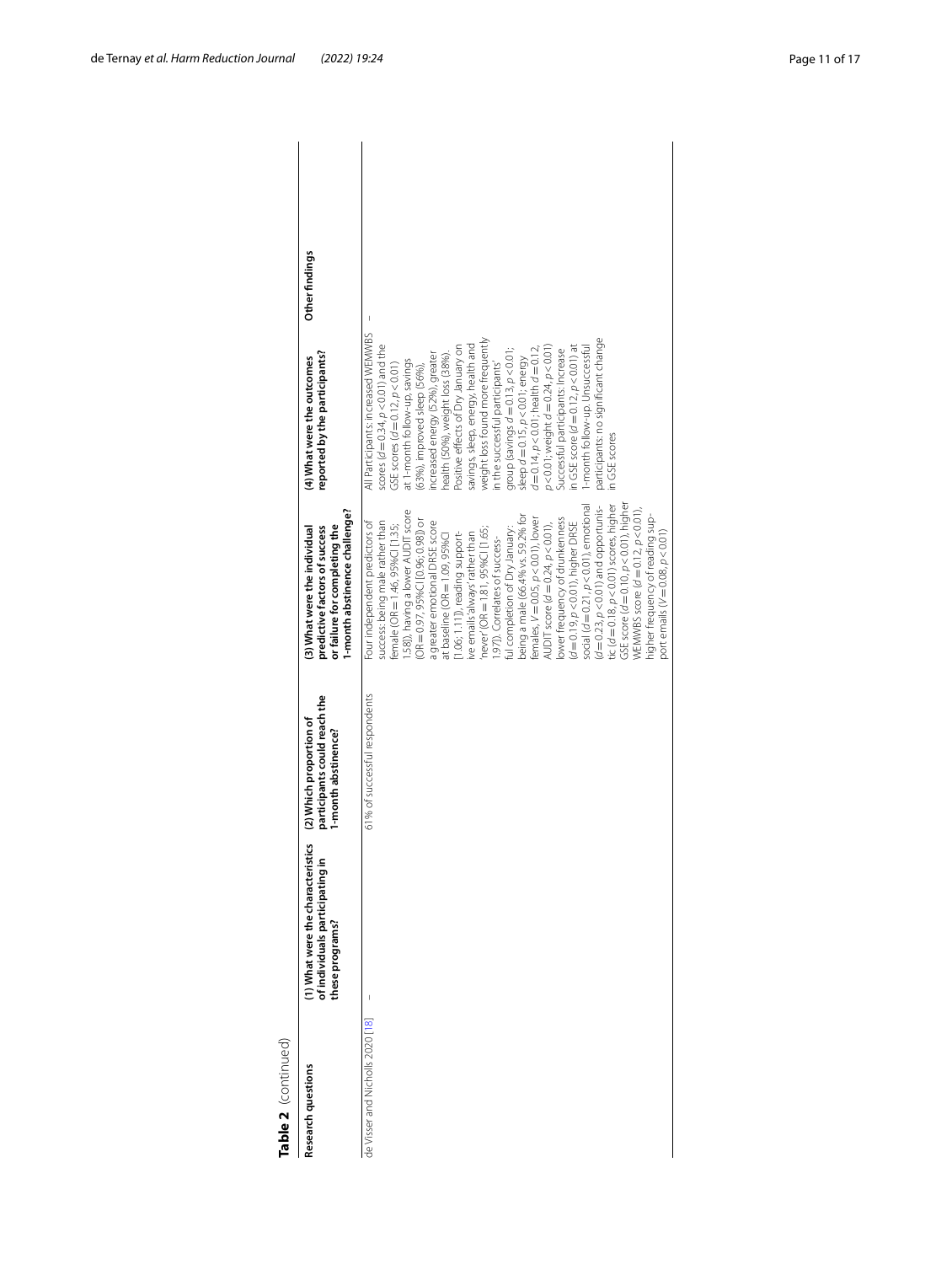| Table 2  (continued)          |                                                                                                                                                                                                                                                                                                                                                                                                                                                                                                                                                                                                                                                                                                                                                                                                                     |                                                                                |                                                                                                                                 |                                                                                                                                                                                                                                                                                                                                                                                                                                                                                                                                                                                                                                                                                                                                                                                                                                                                                                                                                                                                                                                                                                                                                                                                                                                                                                                                                                                                                                                                |                                                                                                                                                                         |
|-------------------------------|---------------------------------------------------------------------------------------------------------------------------------------------------------------------------------------------------------------------------------------------------------------------------------------------------------------------------------------------------------------------------------------------------------------------------------------------------------------------------------------------------------------------------------------------------------------------------------------------------------------------------------------------------------------------------------------------------------------------------------------------------------------------------------------------------------------------|--------------------------------------------------------------------------------|---------------------------------------------------------------------------------------------------------------------------------|----------------------------------------------------------------------------------------------------------------------------------------------------------------------------------------------------------------------------------------------------------------------------------------------------------------------------------------------------------------------------------------------------------------------------------------------------------------------------------------------------------------------------------------------------------------------------------------------------------------------------------------------------------------------------------------------------------------------------------------------------------------------------------------------------------------------------------------------------------------------------------------------------------------------------------------------------------------------------------------------------------------------------------------------------------------------------------------------------------------------------------------------------------------------------------------------------------------------------------------------------------------------------------------------------------------------------------------------------------------------------------------------------------------------------------------------------------------|-------------------------------------------------------------------------------------------------------------------------------------------------------------------------|
| Research questions            | (1) What were the characteristics<br>of individuals participating in<br>these programs?                                                                                                                                                                                                                                                                                                                                                                                                                                                                                                                                                                                                                                                                                                                             | participants could reach the<br>(2) Which proportion of<br>1-month abstinence? | 1-month abstinence challenge?<br>or failure for completing the<br>(3) What were the individual<br>predictive factors of success | reported by the participants?<br>(4) What were the outcomes                                                                                                                                                                                                                                                                                                                                                                                                                                                                                                                                                                                                                                                                                                                                                                                                                                                                                                                                                                                                                                                                                                                                                                                                                                                                                                                                                                                                    | Other findings                                                                                                                                                          |
| de Visser and Piper 2020 [19] | health (3.23 vs. 2.93, p < 0.01), lower<br>more likely to have completed uni-<br>(8.47 vs. 5.74, p < 0.01), lower DRSE<br>$(4.30 \text{ vs. } 5.28, p < 0.01)$ . Significantly<br>more likely to have tried to engage<br>in more physical activity (48.7% vs.<br>$23.8\%$ , $p < 0.01$ ) or to improve their<br>versity education (48.1% vs. 37.7%)<br>p<0.01), more concern about the<br>p<0.01), better self-rated physical<br>younger (45.41 vs. 49.82, p < 0.01),<br>female (75.3% vs. 50.9%, p < 0.01),<br>health effects of drinking (6.60 vs.<br>$4.47$ , $p < 0.01$ ) and about control<br>p<0.01), higher AUDIT-C scores<br>higher mean income (p < 0.01),<br>over the drinking (5.53 vs. 3.72,<br>WEMWBS scores (3.37 vs. 3.46,<br>diet (52.3% vs. 28.2%, $p < 0.01$ )<br>Participants: more likely to be | 62.4% of successful respondents                                                |                                                                                                                                 | 95%Cl [4.69; 4.96]), WEMWBS scores<br>95%CI [4.76; 5.12]), WEMWBS scores<br>95%Cl [3.07; 3.32]), 6-month follow-<br>up mean = 3.47, 95%Cl [3.39; 3.56])<br>95%Cl [3.39; 3.46], 6-month follow-<br>ORSE scores (baseline mean = 4.27)<br>ORSE scores (baseline mean = 4.63,<br>95%Cl [4.14; 4.40], 1-month follow-<br>up mean = 3.16, 95%Cl [3.04, 3.28])<br>Successful participants: increase in<br>self-rated physical-health (baseline<br>95%CI [4.45; 4.82], 1-month follow-<br>up mean = 5.04, 95%Cl [4.88; 5.21],<br>up mean = 4.86, 95%Cl [4.73; 4.98]<br>I-month follow-up mean = 3.47,<br>6-month follow-up mean = 4.83,<br>6-month follow-up mean = 4.94,<br>6-month follow-up mean = 3.68,<br>6-month follow-up mean = 6.72,<br>6-month follow-up mean = 3.49,<br>6-month follow-up mean = 6.18,<br>-month follow-up mean = 3.20<br>95%Cl [6.37; 7.07]). Unsuccessful<br>mean = 3.26, 95%Cl [3.17; 3.35],<br>mean = 8.89, 95%Cl [8.65; 9.12],<br>mean = 3.12, 95%Cl [3.01; 3.24],<br>mean = 6.82, 95%Cl [6.37; 7.27]<br>3.34; 3.47], 1-month follow-up<br>mean = 3.77, 95%Cl [3.71; 3.83]<br>ated physical-health (baseline<br>3.28; 3.47], 1-month follow-up<br>mean = 3.56, 95%Cl [3.48; 3.66]<br>baseline mean = 3.40, 95%C<br>baseline mean = 3.37, 95%C<br>participants: increase in self-<br>95%CI [3.62; 3.74]), decrease<br>95%CI [3.39; 3.58]), decrease<br>n AUDIT-C scores (baseline<br>n AUDIT-C scores (baseline<br>95%Cl [5.76; 6.59]) | Unofficial participants: 30.2% Dry Janu-<br>Official registrants: more likely to com-<br>plete the challenge (69.8% vs. 30.2%,<br>ary completion $(p<0.01)$<br>p < 0.01 |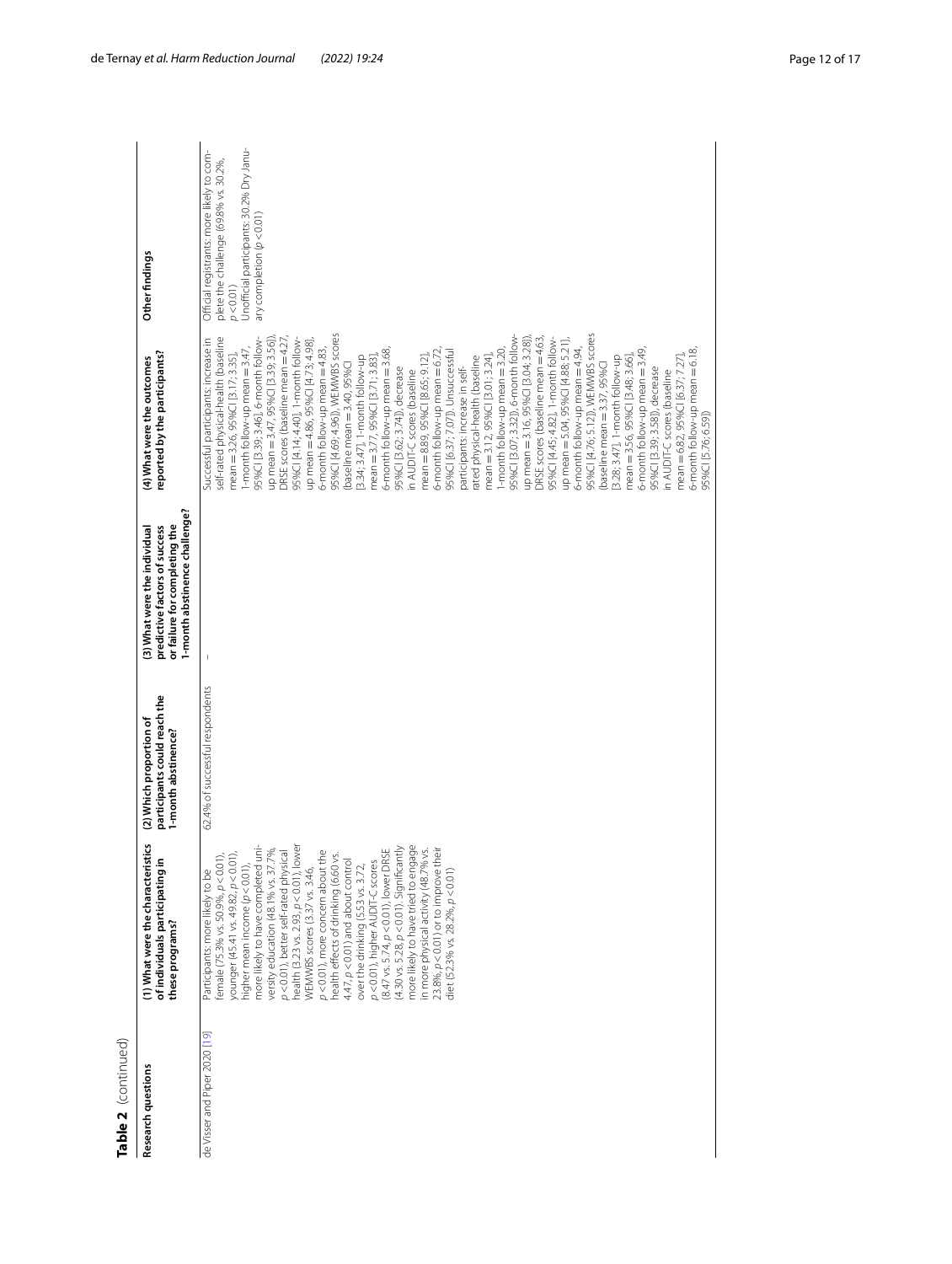| r |
|---|
|   |
|   |
|   |
|   |
|   |
|   |
|   |
|   |
|   |

| Table 2 (continued)   |                                                                                            |                                                                                |                                                                                                                                 |                                                                                                                                                                                                                                                                                                                                                                                                                                                                                                                                                                                                                                                                                                                                                                                                                                                                                                                                                                                                                                                                                                                                                                                                                                                                                                                                                                                                                                                                                                                                                                                                                                                   |                                                                                                                                                                                                                                                                                                                                                                                                                                                                                                                                                                                                                                                                                                                                                                                                                                                                                                                                                                                                                                                                                                                                                                                                                                                                                                                                                                                                                                                                                                                                                                                                                                                                                                                                                                                                                                                                                                                                                                                                                                                                                                                        |
|-----------------------|--------------------------------------------------------------------------------------------|--------------------------------------------------------------------------------|---------------------------------------------------------------------------------------------------------------------------------|---------------------------------------------------------------------------------------------------------------------------------------------------------------------------------------------------------------------------------------------------------------------------------------------------------------------------------------------------------------------------------------------------------------------------------------------------------------------------------------------------------------------------------------------------------------------------------------------------------------------------------------------------------------------------------------------------------------------------------------------------------------------------------------------------------------------------------------------------------------------------------------------------------------------------------------------------------------------------------------------------------------------------------------------------------------------------------------------------------------------------------------------------------------------------------------------------------------------------------------------------------------------------------------------------------------------------------------------------------------------------------------------------------------------------------------------------------------------------------------------------------------------------------------------------------------------------------------------------------------------------------------------------|------------------------------------------------------------------------------------------------------------------------------------------------------------------------------------------------------------------------------------------------------------------------------------------------------------------------------------------------------------------------------------------------------------------------------------------------------------------------------------------------------------------------------------------------------------------------------------------------------------------------------------------------------------------------------------------------------------------------------------------------------------------------------------------------------------------------------------------------------------------------------------------------------------------------------------------------------------------------------------------------------------------------------------------------------------------------------------------------------------------------------------------------------------------------------------------------------------------------------------------------------------------------------------------------------------------------------------------------------------------------------------------------------------------------------------------------------------------------------------------------------------------------------------------------------------------------------------------------------------------------------------------------------------------------------------------------------------------------------------------------------------------------------------------------------------------------------------------------------------------------------------------------------------------------------------------------------------------------------------------------------------------------------------------------------------------------------------------------------------------------|
| Research questions    | უ<br>(1) What were the characteristi<br>of individuals participating in<br>these programs? | participants could reach the<br>(2) Which proportion of<br>1-month abstinence? | 1-month abstinence challenge?<br>or failure for completing the<br>predictive factors of success<br>(3) What were the individual | (4) What were the outcomes<br>reported by the participants?                                                                                                                                                                                                                                                                                                                                                                                                                                                                                                                                                                                                                                                                                                                                                                                                                                                                                                                                                                                                                                                                                                                                                                                                                                                                                                                                                                                                                                                                                                                                                                                       | Other findings                                                                                                                                                                                                                                                                                                                                                                                                                                                                                                                                                                                                                                                                                                                                                                                                                                                                                                                                                                                                                                                                                                                                                                                                                                                                                                                                                                                                                                                                                                                                                                                                                                                                                                                                                                                                                                                                                                                                                                                                                                                                                                         |
| Case et al. 2021 [22] | $\mathsf I$                                                                                | $\overline{\phantom{a}}$                                                       |                                                                                                                                 | motive in their most recent attempt<br>consumption significantly higher in<br>drinking monthly or less frequently:<br>higher in January than non-January<br>consumption significantly higher in<br>higher in January than non-January<br>months both in 2014/2015 (46% vs.<br>49%) and 2017/2018 (45% vs. 51%),<br>January vs. non-January (OR = 1.46,<br>ferences in January vs. non-January<br>(2) Mean weekly alcohol consump-<br>January vs. non-January (OR = 2.29,<br>tion among drinkers: no significant<br>(2%) and similar in January vs. non-<br>lower in January than non-January<br>alcohol consumption in their most<br>(1) Percentage of adults reporting<br>recent attempt: No significant dif-<br>of at-risk drinkers reporting use of<br>differences between January and<br>months in both 2014/15 (25% vs.<br>months in both 2014/15 (13% vs.<br>non-January months in 2014/15<br>95%Cl [1.62;3.22]) (5) Percentage<br>20%) and 2017/18 (27% vs. 19%).<br>to restrict alcohol consumption:<br>non-January months $(\beta^{**}=0.23,$<br>(3) Percentage of at-risk drinkers<br>(4) Percentage of at-risk drinkers<br>a website or app to help restrict<br>Dry January as a motive in their<br>4%) and 2017/18 (18% vs. 11%).<br>same percentage in January vs.<br>most recent attempt to restrict<br>reporting a current attempt to<br>Odds of at-risk drinkers report-<br>January in 2017/18 (2% vs. 3%)<br>ing current attempt to restrict<br>Odds of at-risk drinkers citing<br>estrict alcohol consumption:<br>citing Detox/Dry January as a<br>(OR = 0.77, 95%Cl [0.33;1.78]),<br>95%CI [-0.11;0.58])<br>95%Cl [1.25;1.70]) | ents: Mean weekly consumption ranged<br>as a motive in their most recent attempt<br>alcohol consumption: No significant dif-<br>Odds of risky drinkers citing Dry January<br>ferences between 2017/18 and 2014/15<br>to 5.7 units (SD: 10.3) (January 2018). Of<br>(5) Percentage of at-risk drinkers report-<br>(OR = 1.57, 95%Cl [0.94;2.61]). Respond-<br>the total sample, 26% were at-risk drink-<br>most recent attempt: No significant dif-<br>ference between 2017/18 and 2014/15<br>$[0.79;1.05]$ , BF*** = 0.05; $\beta$ = 0.55, 95%Cl<br>to restrict alcohol consumption signifi-<br>Odds of reporting drinking monthly or<br>tion among drinkers (OR = 0.91, 95%Cl<br>(2) Mean weekly alcohol consumption<br>(4) Percentage of at-risk drinkers citing<br>2017/18 (OR = 1.81, 95% CI [1.18;2.79]).<br>reporting a current attempt to restrict<br>ing use of a website or app to help to<br>ences between 2017/18 and 2014/15<br>from 5.2 units (SD: 8.8) (January 2015)<br>among drinkers: No significant differ-<br>less frequently significantly higher in<br>$[-0.14; 1.25]$ , BF $= 0.13$ , respectively)<br>adults reporting drinking monthly or<br>restrict alcohol consumption in their<br>alcohol consumption: Odds of citing<br>cantly higher in 2017/18 vs. 2014/15<br>95%CI [1.02;1.10]). Odds of reporting<br>2017/2018 vs. 2014/2015 (OR = 1.06,<br>between January and other months<br>their most recent attempt to restrict<br>drinking monthly or less frequently:<br>less frequently and mean consump-<br>drinking monthly or less frequently<br>January vs. non-January in 2014/15<br>in January vs. non-January months<br>not significantly different between<br>similar in 2014/15 and 2017/18 for<br>Dry January significantly higher in<br>2017/18 and 2014/15. Differences<br>(1) Percentage of adults reporting<br>Detox/Dry January as a motive in<br>$\beta = -0.003, 95\%$ Cl $[-0.20;0.20]$<br>(3) Percentage of at-risk drinkers<br>$(OR = 3.86, 95\% \text{C} [2.15;6.92])$ vs.<br>$(OR = 2.59, 95\% \text{Cl} [1.90; 3.53])$<br>$(OR = 0.92, 95\% \text{C} \, [0.84; 1.02]$ |
|                       |                                                                                            |                                                                                |                                                                                                                                 |                                                                                                                                                                                                                                                                                                                                                                                                                                                                                                                                                                                                                                                                                                                                                                                                                                                                                                                                                                                                                                                                                                                                                                                                                                                                                                                                                                                                                                                                                                                                                                                                                                                   | ers (scoring > 5 on AUDIT-C)                                                                                                                                                                                                                                                                                                                                                                                                                                                                                                                                                                                                                                                                                                                                                                                                                                                                                                                                                                                                                                                                                                                                                                                                                                                                                                                                                                                                                                                                                                                                                                                                                                                                                                                                                                                                                                                                                                                                                                                                                                                                                           |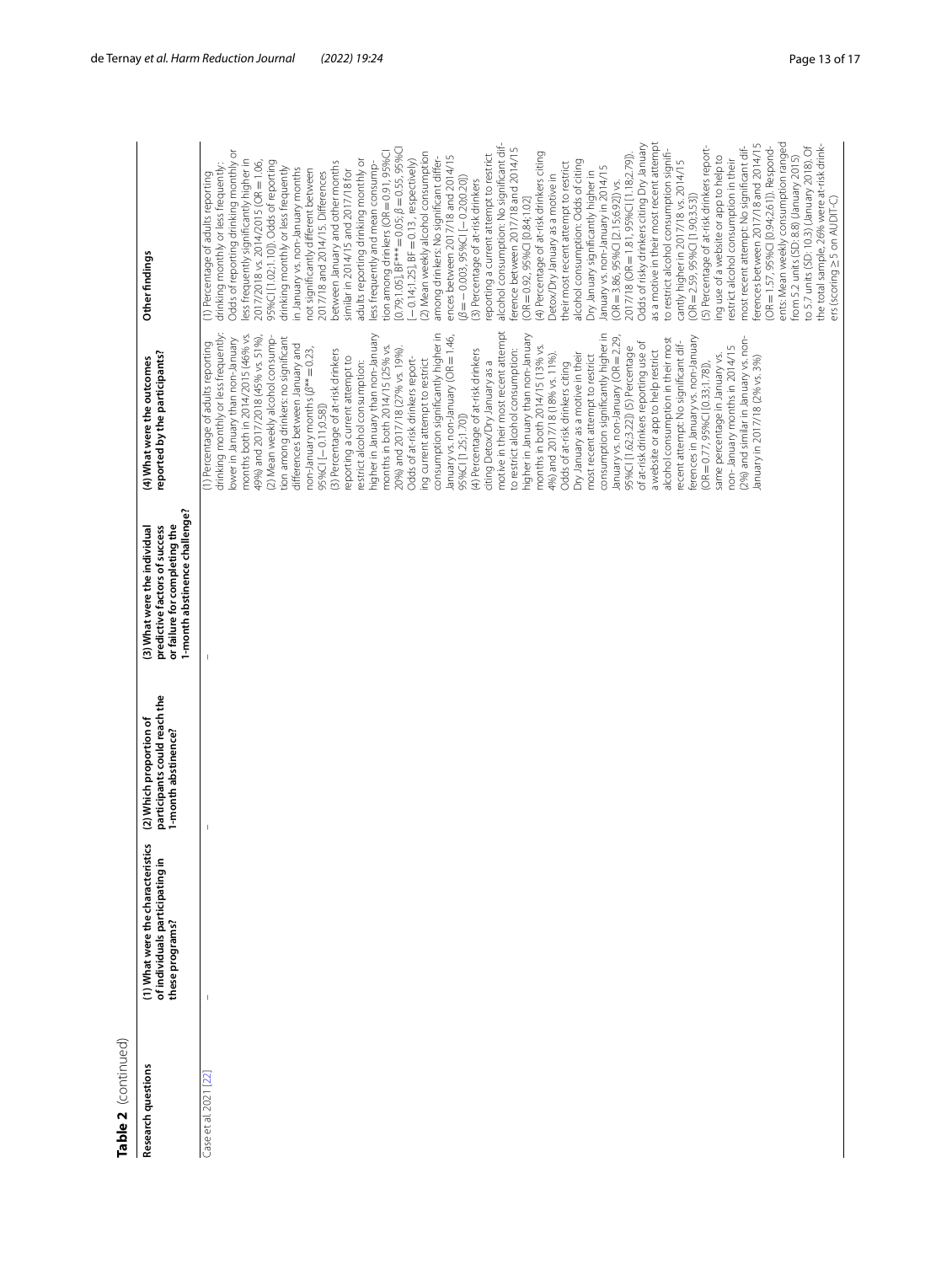| Table 2 (continued)                                                                                        |                                                                                                                                                                                                                                                                                                                                                                                                                                                                                                                                                                                                                                                                                                                                                                                                                                                                                                |                                                                                |                                                                                                                                 |                                                                                                                                                                                                                                                                                                                                                                                                                                                                                                                                                                                                                                                                                                                                                                                                                          |                                                                                                                                                                                                                                                                                                                                                                                                                                                                                                                                                                                                                                                                                                                                                                                                                |
|------------------------------------------------------------------------------------------------------------|------------------------------------------------------------------------------------------------------------------------------------------------------------------------------------------------------------------------------------------------------------------------------------------------------------------------------------------------------------------------------------------------------------------------------------------------------------------------------------------------------------------------------------------------------------------------------------------------------------------------------------------------------------------------------------------------------------------------------------------------------------------------------------------------------------------------------------------------------------------------------------------------|--------------------------------------------------------------------------------|---------------------------------------------------------------------------------------------------------------------------------|--------------------------------------------------------------------------------------------------------------------------------------------------------------------------------------------------------------------------------------------------------------------------------------------------------------------------------------------------------------------------------------------------------------------------------------------------------------------------------------------------------------------------------------------------------------------------------------------------------------------------------------------------------------------------------------------------------------------------------------------------------------------------------------------------------------------------|----------------------------------------------------------------------------------------------------------------------------------------------------------------------------------------------------------------------------------------------------------------------------------------------------------------------------------------------------------------------------------------------------------------------------------------------------------------------------------------------------------------------------------------------------------------------------------------------------------------------------------------------------------------------------------------------------------------------------------------------------------------------------------------------------------------|
| <b>Research questions</b>                                                                                  | (1) What were the characteristics<br>of individuals participating i<br>these programs?                                                                                                                                                                                                                                                                                                                                                                                                                                                                                                                                                                                                                                                                                                                                                                                                         | participants could reach the<br>(2) Which proportion of<br>1-month abstinence? | 1-month abstinence challenge?<br>or failure for completing the<br>predictive factors of success<br>(3) What were the individual | reported by the participants?<br>(4) What were the outcomes                                                                                                                                                                                                                                                                                                                                                                                                                                                                                                                                                                                                                                                                                                                                                              | Other findings                                                                                                                                                                                                                                                                                                                                                                                                                                                                                                                                                                                                                                                                                                                                                                                                 |
| Dry July Annual Reports [23-29]<br>2009/2010, 2010/2011,<br>2011/2012, 2012/2013,<br>2013/2014, 2019, 2020 | 45-55 years old, 9.8% aged 55 years<br>old or more. 2011/2012: 43% males,<br>45-54 years old, 10% aged 55 years<br>females, 12.9% aged 18–25 years<br>old. 38.5% aged 25–35 years old,<br>25.0% aged 35–45 years old, 15.2%<br>35 years old or more. 2010/2011:<br>55 years old or more. 2010/2011:<br>59% due to friends or family being<br>affected by cancer, 45% to see if<br>44% to support their local hospital<br>old or more. Motivations reported<br>aged 18-25 years old, 34.0% aged<br>able to complete the challenge,<br>aged 25-34 years old, 24% aged<br>46% males, 54% females, 15.3%<br>males, 57% females. 2013/2014.<br>for taking part in the challenge:<br>57% females, 2012/2013: 43%<br>43% males, 57% females, 14%<br>25-35 years old, 23.9% aged<br>35-45 years old, 17.0% aged<br>2009/2010: 43% males, 57%<br>35-44 years old, 14% aged<br>aged 18-24 years old, 38% |                                                                                |                                                                                                                                 | completed Dry January, 44% having<br>ing their family/friends just because<br>exercise program, 20% going to the<br>an alternative to drinking, 34% visit-<br>changed their drinking habits post-<br>program, 33% going to the gym as<br>Mid-year health check: 36% having<br>22% having increased their current<br>their drinking habits post-Dry July.<br>of not drinking. 2013 Participants:<br>gym as an alternative to drinking<br>2012 Participants: 76% willing to<br>drink less having completed Dry<br>healthier. 2020: 98% reporting a<br>74% willing to drink less having<br>Dry July. Mid-year health check:<br>increased their current exercise<br>22% having changed their diet,<br>changed their diet, 36% having<br>lanuary, 42% having changed<br>2019 Participants: 21% feeling<br>positive experience | reporting Dry July to be a positive expe-<br>of achievement 2020: 75% intending to<br>do dry again to support the cause, 45%<br>be a positive experience, 98% planning<br>36% reporting that the most rewarding<br>reporting the sense of achievement to<br>colleagues. 2019: 42% reporting sense<br>colleagues. 2012/2013: 99% reporting<br>2010/2011: 99% reporting Dry July to<br>to participate again. 2011/2012: 99%<br>ewarding part was sense of achieve-<br>ment, 97% intending to recommend<br>2014, 96% intending to recommend<br>Dry July to be a positive experience,<br>part was sense of achievement, 73%<br>rience, 53% reporting that the most<br>Dry July to friends, family and work<br>Dry July to friends, family and work<br>ntending to participate to Dry July<br>be the most rewarding |
| **Standard regression coefficient $\beta$<br>*Effect size (Cohen's d, Cramer's V<br>***Bayes factor        |                                                                                                                                                                                                                                                                                                                                                                                                                                                                                                                                                                                                                                                                                                                                                                                                                                                                                                |                                                                                |                                                                                                                                 |                                                                                                                                                                                                                                                                                                                                                                                                                                                                                                                                                                                                                                                                                                                                                                                                                          |                                                                                                                                                                                                                                                                                                                                                                                                                                                                                                                                                                                                                                                                                                                                                                                                                |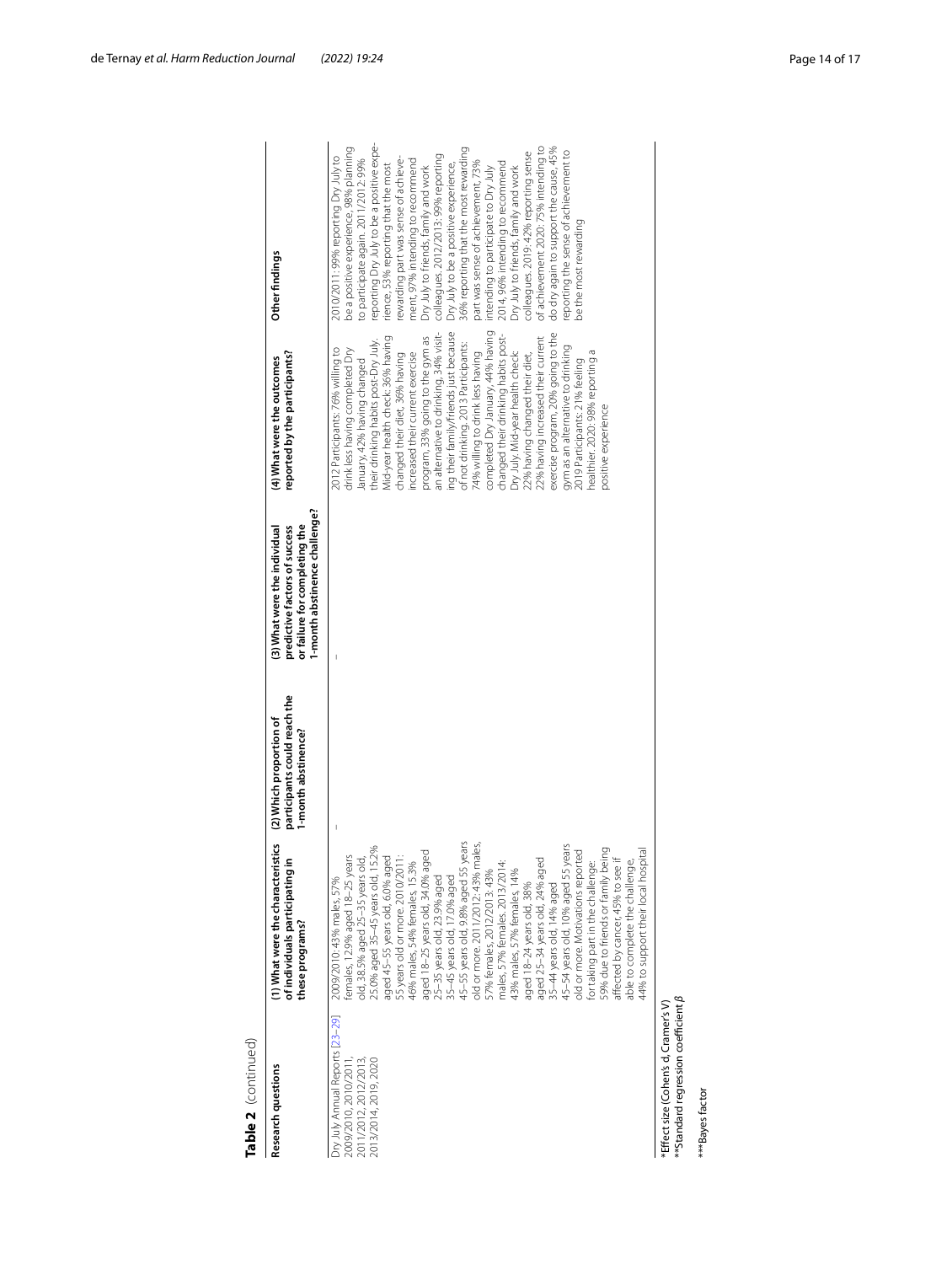around these prevention campaigns. Moreover, improvement in health after one-month alcohol abstinence was objectively demonstrated for several parameters in a study with drinkers drinking above national guidelines where one-month alcohol abstinence led to a decrease in blood pressure, decrease in circulating concentrations of cancer-related growth factors, decrease in insulin resistance and weight reduction compared to the non-abstinent group [\[43](#page-15-42)].

Several limitations of this review should be addressed. Firstly, the majority of the available data comes from the UK Dry January initiative, which may restrain the generalizability of the conclusions. Secondly, there is a general paucity of studies for this kind of campaigns, and those available were non-randomized, but undertaking randomized studies in general prevention campaign is difficult, although some argue that it is feasible and that it should be done more often  $[44]$  $[44]$ . Moreover, we chose to focus only on the one-month abstinence campaigns, whereas other similar events involved a longer duration [[6,](#page-15-5) [45\]](#page-15-44). However, we hypothesized that the responses to the questions addressed in this review were diferent for longer abstinence periods, including the profle of the participants, the rates and factors of success, and the subjective benefts of stopping alcohol. For instance, a 3-month abstinence campaign stands during the Buddhist-Lent period in Thailand, with factors being associated with successful alcohol abstinence including drinking frequency before the campaign but also religion and making a public commitment [[45](#page-15-44)], and thus, parallels can hardly be made with these types of campaigns. Another limitation is that we only focused on the literature written in English and it's therefore possible that we missed some data. As OMACs are far more recent in French speaking countries, we chose not to search for articles written in French language, assuming no data would yet be available. Moreover, if we had considered not English-only literature, it would have been methodology and deontologically required to explore all the languages concerned, including Dutch or Hungarian, which would have required additional skills and time for what we deemed as a probably limited result. Last, there was an important heterogeneity between the different national campaigns, their name, their goal including collecting funds for charities such as in Dry July, their overall organization, the place of social media, the chosen month for the campaign, and the local cultural diferences regarding alcohol use and alcohol-related representations.

In order to increase the interest of the media and the general public in this kind of campaigns, it could be relevant to harmonize internationally the OMACs and to launch them simultaneously in neighboring countries. International discrepancies might persist though, at least between the two hemispheres, as these campaigns are generally set up during the winter. Furthermore, although individual factors of success and failure have been investigated in the UK Dry January challenge, barriers encountered and strategies implemented by participants to achieve success are yet to be identifed, for instance the impact or use of societal factors including support by public authorities, as well as social support provided by relatives, social media or online communities as the ones existing in the HSM program. At last, a better understanding of the diferent profle of participants in the future may lead to improvement in communication strategies and digital tools of alcohol abstinence campaigns.

A remaining theoretical question is whether OMACs may be formally related to harm reduction policies. Originally, the harm reduction approach targeted people who used illicit drugs, and were more focused on reducing harms than promoting an overall reduction in the level of use [[46\]](#page-15-45). However, in practice, harms are generally related to the frequency and average level of use and it is particularly relevant for alcohol, for which the indubitable related harms [[47\]](#page-15-46) are considered to be largely dose-related [\[48](#page-15-47), [49](#page-16-0)]. Consequently, durably reducing the level of alcohol use is associated with a subsequent reduction in alcohol-related harms, either in populations with AUD, as well as in the general population  $[43, 50]$  $[43, 50]$  $[43, 50]$  $[43, 50]$  $[43, 50]$ . For these reasons, OMACs are generally considered as belonging to harm reduction policies [[22](#page-15-17), [51\]](#page-16-2), even if they sensibly difer from the original meaning of the concept [\[52\]](#page-16-3).

In conclusion, the present review identifed some useful insights into OMACs, which ofers a more comprehensive understanding of the efects of these interventions and of their harm reduction potential in the general population, but it also emphasizes the need for further researches to fll the remaining gaps about their objective benefts, the strategies deployed by the participants throughout the whole challenges, and the practical ways to reach an extended part of the population.

#### **Acknowledgements**

We gratefully thank Mr. Philip Robinson for providing language help.

#### **Authors' contributions**

BR, PM, PL and JdT designed the research. PL and JdT analyzed the data. BR, PL and JdT wrote the manuscript. MN, PM and AB edited the manuscript. All authors read and approved the fnal manuscript.

#### **Funding**

This research did not receive any specifc grant from funding agencies in the public, commercial, or not-for-proft sectors.

#### **Availability of data and materials**

Not applicable.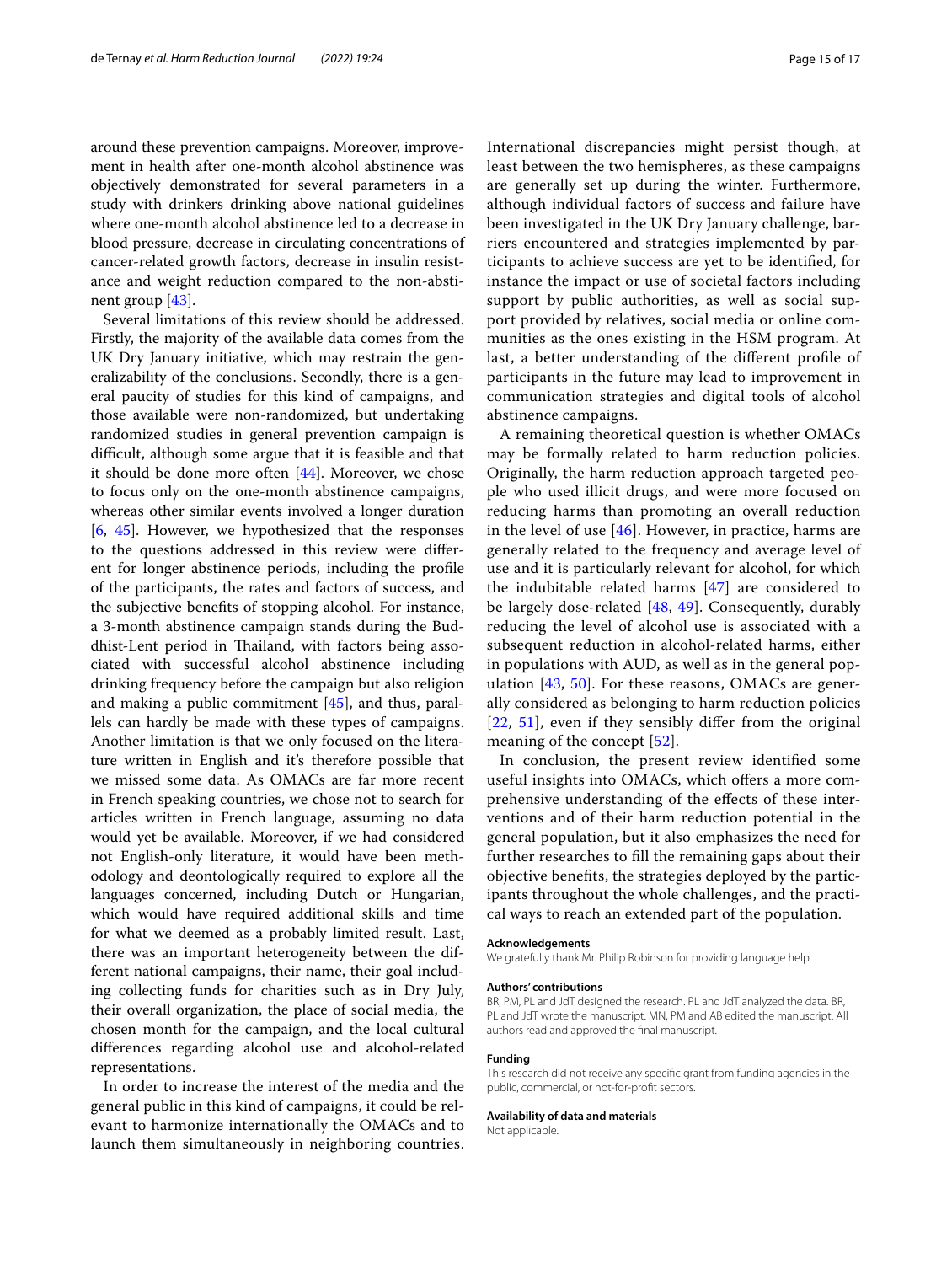## **Declarations**

**Ethics approval and consent to participate** Not applicable.

#### **Consent for publication**

Not applicable.

#### **Competing interests**

The authors declare that they have no competing interests.

#### **Author details**

<sup>1</sup> Service d'Addictologie, Hôpital Édouard Herriot, Hospices Civils de Lyon, 5, Place d'Arsonval, Pavillon K, 69003 Lyon, France. <sup>2</sup> Research on Healthcare Performance (RESHAPE), INSERM U1290, Hospices Civils de Lyon, Lyon, France. <sup>3</sup>Hôpital Paul Brousse, AHPH, Université Paris-Sud, Paris, France. <sup>4</sup>Unité Psychiatrie-Comorbidités-Addictions (PSYCOMADD), APHP, Université Paris-Sud, Paris, France. <sup>5</sup> Groupe de Recherche sur l'Alcool et les Pharmacodépendances (GRAP), INSERM U1247, Université de Picardie Jules Verne, Amiens, France. <sup>6</sup>Service Universitaire d'Addictologie de Lyon (SUAL), CH Le Vinatier, Bron, France. <sup>7</sup> CRNL PSYR2, Inserm U1028, CNRS UMR 5292, Université Claude Bernard Lyon 1, Bron, France.

#### Received: 29 September 2021 Accepted: 17 February 2022 Published online: 04 March 2022

#### **References**

- <span id="page-15-0"></span>1. Bagnardi V, et al. Alcohol consumption and site-specifc cancer risk: a comprehensive dose-response meta-analysis. Br J Cancer. 2015;112(3):580–93.
- <span id="page-15-1"></span>2. Rehm J, Samokhvalov AV, Shield KD. Global burden of alcoholic liver diseases. J Hepatol. 2013;59(1):160–8.
- <span id="page-15-2"></span>3. Wood AM, Kaptoge S, Danesh J. Risk thresholds for alcohol consumption: combined analysis of individual-participant data for 599 912 current drinkers in 83 prospective studies. Lancet. 2018;391(10129):1513–23.
- <span id="page-15-3"></span>4. Fanshawe TR, Hartmann-Boyce J, Perera R, Lindson N. Competitions for smoking cessation. Cochrane Database Syst Rev. 2019. [https://doi.org/10.](https://doi.org/10.1002/14651858.CD013272) [1002/14651858.CD013272.](https://doi.org/10.1002/14651858.CD013272)
- <span id="page-15-4"></span>5. Brown J, Kotz D, Michie S, Stapleton J, Walmsley M, West R. How efective and cost-efective was the national mass media smoking cessation campaign 'Stoptober'? Drug Alcohol Depend. 2014;1(135):52–8.
- <span id="page-15-5"></span>6. Jirarattanasopha V, Witvorapong N, Hanvoravongchai P. Impact of Buddhist Lent Dry Campaign on alcohol consumption behaviour: a community level study. Health Soc Care Community. 2019;27(4):863–70.
- <span id="page-15-6"></span>7. Pennay A, MacLean S, Rankin G, O'Rourke S. Hello Sunday Morning: strategies used to support temporary alcohol abstinence through participation in an online health promotion program. Heal Promot J Aust. 2018;29(3):321–7.
- <span id="page-15-7"></span>8. Dry January | Le défi de janvier !<https://dryjanuary.fr/>. Accessed 10 Apr 2021.
- <span id="page-15-8"></span>9. IkPas.<https://ikpas.nl/>. Accessed 10 Apr 2021.
- <span id="page-15-9"></span>10. Tournée Minérale. [https://www.tourneeminerale.be/nl/over-tournee](https://www.tourneeminerale.be/nl/over-tournee-minerale)[minerale](https://www.tourneeminerale.be/nl/over-tournee-minerale) . Accessed 10 Apr 2021.
- <span id="page-15-10"></span>11. Száraz November.<http://kekpont.hu/szaraz-november/>. Accessed 10 Apr 2021.
- <span id="page-15-11"></span>12. Go Dry this July. [https://www.dryjuly.com/.](https://www.dryjuly.com/) Accessed 10 Apr 2021.
- <span id="page-15-13"></span>13. Life Education. <https://www.lifeeducation.org.au/>. Accessed 10 Apr 2021.
- <span id="page-15-12"></span>14. NZ Drug Foundation. FebFast New Zealand. [https://www.drugfounda](https://www.drugfoundation.org.nz/news-media-and-events/five-wonderful-years-of-febfast/) [tion.org.nz/news-media-and-events/fve-wonderful-years-of-febfast/](https://www.drugfoundation.org.nz/news-media-and-events/five-wonderful-years-of-febfast/). Accessed 10 Apr 2021.
- <span id="page-15-14"></span>15. Ballard J. What is Dry January? Br J Gen Pract. 2016;66(642):32.
- <span id="page-15-15"></span>16. Albertella L, Vd Hooven J, Bovens R, Wiers RW. Reward-related attentional capture predicts non-abstinence during a one-month abstinence challenge. Addict Behav. 2021;114:106745.
- <span id="page-15-16"></span>17. de Visser RO, Robinson E, Smith T, Cass G, Walmsley M. The growth of 'Dry January': promoting participation and the benefts of participation. Eur J Public Health. 2017;27(5):929–31.
- <span id="page-15-24"></span>18. de Visser RO, Nicholls J. Temporary abstinence during Dry January: predictors of success; impact on well-being and self-efficacy. Psychol Health. 2020;35(11):1293–305.
- <span id="page-15-25"></span>19. de Visser RO, Piper R. Short- and longer-term benefts of temporary alcohol abstinence during 'Dry January' are not also observed among adult drinkers in the general population: prospective cohort study. Alcohol Alcohol. 2020;55(4):433–8.
- <span id="page-15-20"></span>20. de Visser RO, Robinson E, Bond R. Voluntary temporary abstinence from alcohol during "Dry January" and subsequent alcohol use. Heal Psychol. 2016;35(3):281–9.
- <span id="page-15-21"></span>21. Thomson L. Evaluation of the impact of febfast participation Final report. 2012.
- <span id="page-15-17"></span>22. Case P, Angus C, De Vocht F, Holmes J, Michie S, Brown J. Has the increased participation in the national campaign "Dry January" been associated with cutting down alcohol consumption in England? Drug Alcohol Depend. 2021;227:108938.
- <span id="page-15-18"></span>23. Dry January Foundation. Dry July annual report 2009/2010. 2010.
- <span id="page-15-22"></span>24. Dry July Foundation. Dry July annual report 2010/2011. 2011.
- <span id="page-15-30"></span>25. Dry July Foundation. Dry July 2011/2012 annual report. 2012.
- <span id="page-15-31"></span>26. Dry July Foundation. Dry July 2012/13 annual report. 2013.
- <span id="page-15-23"></span>27. Dry July Foundation. Dry July annual report 2013–2014. 2014.
- <span id="page-15-32"></span>28. Dry July Foundation. Dry July impact report. 2019.
- <span id="page-15-19"></span>29. Dry July Foundation. Impact report 2020. 2020.
- <span id="page-15-26"></span>30. Stewart-Brown S, Platt S, Tennant A, Maheswaran H, Parkinson J, Weich S, et al. The Warwick-Edinburgh Mental Well-being Scale (WEMWBS): a valid and reliable tool for measuring mental well-being in diverse populations and projects. J Epidemiol Community Heal. 2011;65(Suppl 2):A38–9.
- <span id="page-15-27"></span>31. Bush K, Kivlahan D, McDonell M, Fihn S, Bradley K. The AUDIT alcohol consumption questions (AUDIT-C): an efective brief screening test for problem drinking. Ambulatory Care Quality Improvement Project (ACQUIP). Alcohol use disorders identifcation test. Arch Intern Med. 1998;158(16):1789.
- <span id="page-15-28"></span>32. Young RM, Oei TPS, Crook GM. Development of a drinking self-efficacy questionnaire. J Psychopathol Behav Assess. 1991;13(1):1–15.
- <span id="page-15-29"></span>33. Alcohol Change UK. Dry January. [https://alcoholchange.org.uk/get-invol](https://alcoholchange.org.uk/get-involved/campaigns/dry-january) [ved/campaigns/dry-january.](https://alcoholchange.org.uk/get-involved/campaigns/dry-january) Accessed 10 Apr 2021.
- <span id="page-15-33"></span>34. Dry July Foundation. Dry July foundation 2017 report. 2017.
- <span id="page-15-34"></span>35. Alcohol Change UK. The Dry January story. 2020.
- <span id="page-15-35"></span>36. Office for National Statistics. Early indicators of UK population size and age structure: 2020. 2021.
- <span id="page-15-36"></span>37. Mackenbach J. Socioeconomic inequalities in health in 22 European countries. N Engl J Med. 2008;358(23):2468–81.
- <span id="page-15-37"></span>38. Pampel FC, Krueger PM, Denney JT. Socioeconomic disparities in health behaviors. Annu Rev Sociol. 2010;36:349.
- <span id="page-15-38"></span>39. Hahn RA, Truman BI. Education improves public health and promotes health equity. Int J Health Serv. 2015;45(4):657.
- <span id="page-15-39"></span>40. Hiller J, Schatz K, Drexler H. Gender infuence on health and risk behavior in primary prevention: a systematic review. Zeitschrift Fur Gesundheitswissenschaften. 2017;25(4):339.
- <span id="page-15-40"></span>41. Holmila M. Gender diferences in drinking: why do they still exist? Addiction. 2005;100(12):1763–9.
- <span id="page-15-41"></span>42. Welch V, Petkovic J, Pardo JP, Rader T, Tugwell P. Interactive social media interventions to promote health equity: an overview of reviews. Health Promot Chronic Dis Prev Can Res Policy Pract. 2016;36(4):63.
- <span id="page-15-42"></span>43. Mehta G, Macdonald S, Cronberg A, Rosselli M, Khera-Butler T, Sumpter C, et al. Short-term abstinence from alcohol and changes in cardiovascular risk factors, liver function tests and cancer-related growth factors: a prospective observational study. BMJ Open. 2017;8:e020673.
- <span id="page-15-43"></span>44. Rosen L, Manor O, Engelhard D, Zucker D. In defense of the randomized controlled trial for health promotion research. Am J Public Health. 2006;96(7):1181.
- <span id="page-15-44"></span>45. Saengow U. Drinking abstinence during a 3-month abstinence campaign in Thailand: weighted analysis of a national representative survey. BMC Public Health. 2019;19(1):1688.
- <span id="page-15-45"></span>46. Marlatt GA. Harm reduction: come as you are. Addict Behav. 1996;21(6):779–88.
- <span id="page-15-46"></span>47. Nutt DJ, King LA, Phillips LD, Independent Scientifc Committee on Drugs. Drug harms in the UK: a multicriteria decision analysis. Lancet (London, England). 2010;376(9752):1558–65.
- <span id="page-15-47"></span>48. GBD 2016 Alcohol Collaborators MG, Fullman N, Hawley C, Arian N, Zimsen SRM, Tymeson HD, et al. Alcohol use and burden for 195 countries